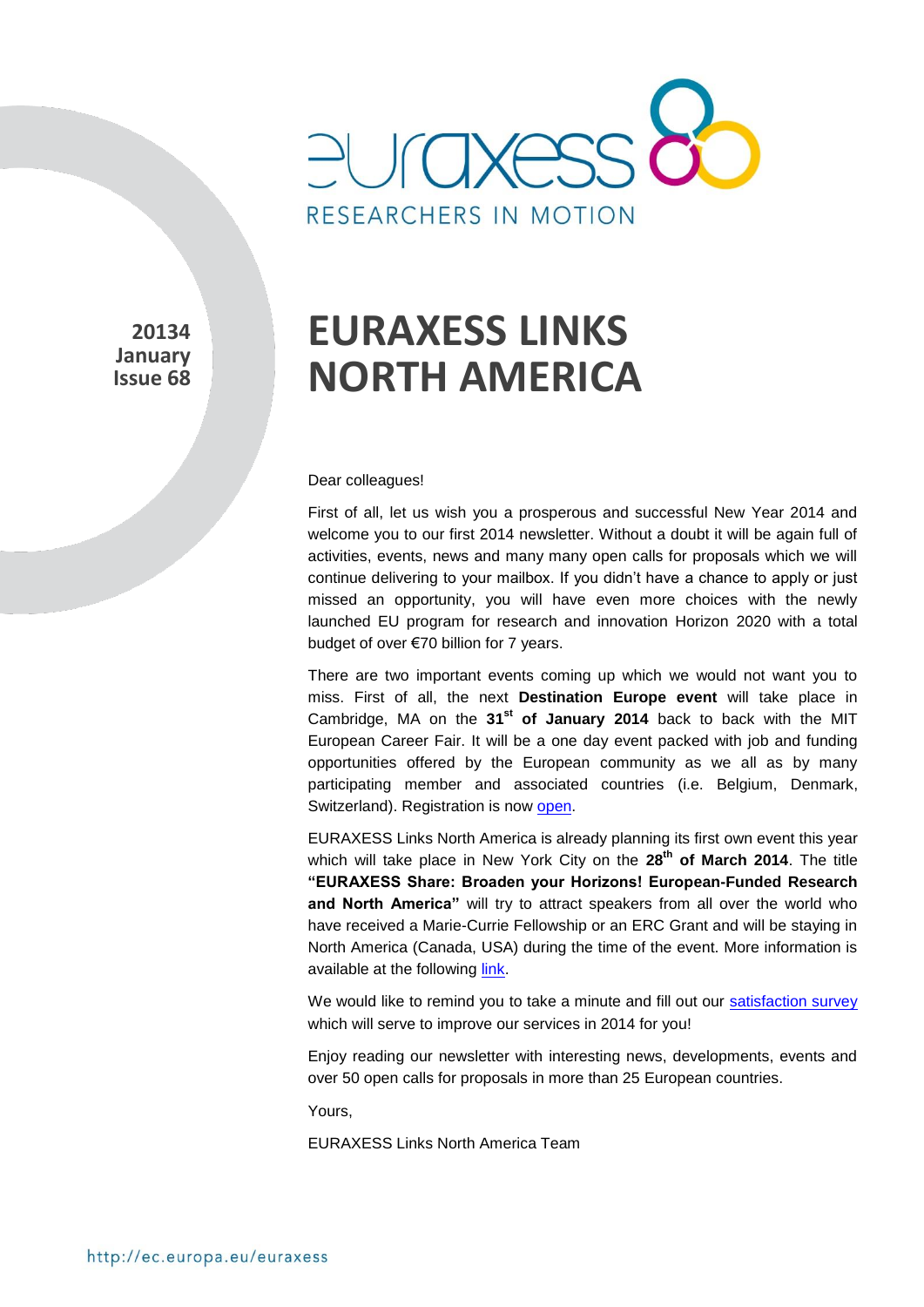## **Contents**

1 EU Insight – [Open Access: status quo and EU initiatives in](#page-4-0)  Horizon 2020 [...........................................................................5](#page-4-0) 2 News & Developments [............................................................8](#page-7-0) 2.1 [Research and Innovation under the Hellenic presidency of the Council](#page-7-1)  [of the European Union \(January-June 2014\)](#page-7-1) ........................................8 2.2 [Horizon 2020: "Open to the World" event, 12 December 2013,](#page-7-2)  [Brussels \(video\).....................................................................................8](#page-7-2) 2.3 [HORIZON 2020 new participant portal..................................................8](#page-7-3) 2.4 BILAT USA [2.0 webinar.........................................................................8](#page-7-4) 2.5 [EU awards €575 million to mid-career researchers](#page-8-0) ..............................9 2.6 [EU industrial leadership gets boost through eight new research](#page-8-1)  partnerships [...........................................................................................9](#page-8-1) 2.7 [Transportation Research Board 93rd Annual Meeting Serves as Key](#page-8-2)  [Platform for Promoting Horizon 2020 to Global Transport Practitioners](#page-8-2) [9](#page-8-2) 3 [Grants & Fellowships.............................................................10](#page-9-0) 3.1 [Europe: Marie Skłodowska-Curie Actions research fellowships](#page-9-1) .........10 3.2 [Europe: CERN Fellowship and GET Programmes..............................10](#page-9-2) 3.3 [Europe: Fulbright-Schuman Program..................................................11](#page-10-0) 3.4 ERC Grants [.........................................................................................11](#page-10-1) 3.5 [Europe: Jean Monnet Postdoctoral Fellowships](#page-10-2) .................................11 3.6 [Europe: EMBO: Long-Term Fellowships](#page-10-3) .............................................11 3.7 [European University Institute: Max Weber Programme Fellowships](#page-11-0) .12 3.8 [Austria: Database of scholarships and research grants available](#page-11-1) ......12 3.9 [Austria: Information from the Office of Science & Technology in](#page-11-2)  [Washington D.C...................................................................................12](#page-11-2) [3.10Austria: Ernst Mach Grants..................................................................12](#page-11-3) [3.11Belgium: a comprehensive webportal..................................................13](#page-12-0) [3.12Czech Republic: Fulbright Grants for U.S. citizens](#page-12-1) .............................13 3.13Croatia: Funding opportunities [............................................................13](#page-12-2) [3.14Cyprus: the Research Promotion Foundation](#page-12-3) .....................................13

EURAXESS Links North America News is a monthly electronic newsletter, edited by EURAXESS Links North America, which provides information of specific interest to European and non-European researchers in the US who are interested in the European research landscape and conducting research in Europe or with European partners.

The information contained in this publication is intended for personal use only. It should not be taken in any way to reflect the views of the European Commission nor of the Delegation of the European Union to the US.

Please email to northamerica@euraxess.net for any comments on this newsletter, contributions you would like to make, if you think any other colleagues would be interested in receiving this newsletter, or if you wish to unsubscribe.

Editors: Viktoria BODNAROVA and Jean-Michel SERS, EURAXESS Links North America, Regional Representatives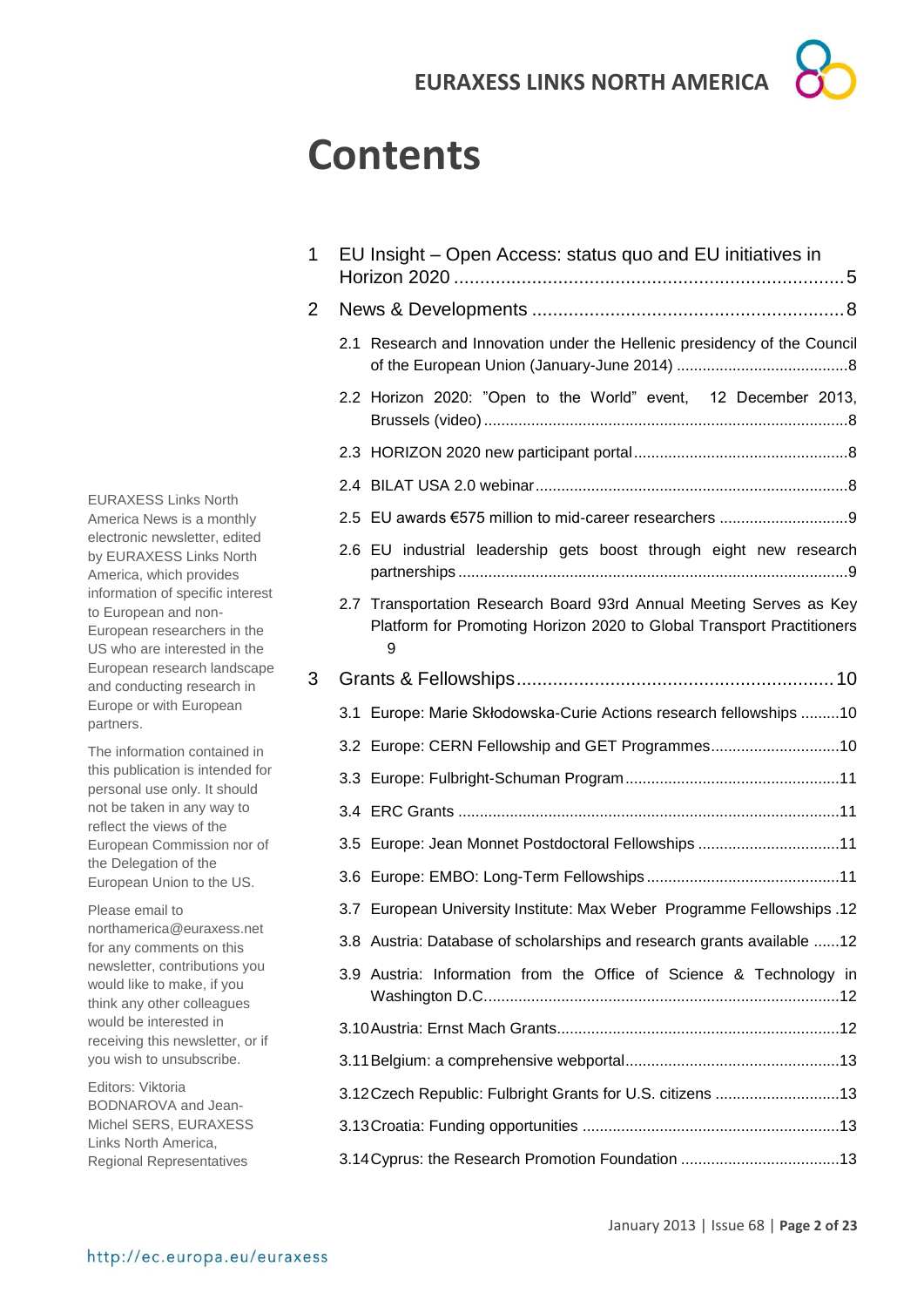

| 3.15 Denmark: Funding programmes for research and innovation and                                                                                |
|-------------------------------------------------------------------------------------------------------------------------------------------------|
|                                                                                                                                                 |
|                                                                                                                                                 |
| 3.18 Finland: Key links to Finnish funding agencies and opportunities 14                                                                        |
| 3.19 France: Overview of research exchange programs 14                                                                                          |
| Human Frontier Science Program (HFSP) - Young<br>3.20 France:                                                                                   |
| 3.21 Germany: Funding and resources opportunities for graduate and<br>doctoral students, postdocs and faculty and researchers 14                |
|                                                                                                                                                 |
|                                                                                                                                                 |
|                                                                                                                                                 |
|                                                                                                                                                 |
|                                                                                                                                                 |
| 3.26 Lithuania: Lithuanian Research Council: Postdoctoral Fellowships15                                                                         |
|                                                                                                                                                 |
| 3.28 Malta: University of Malta: Junior Research Fellowships16                                                                                  |
| 3.29 The Netherlands: Netherlands Organisation for Scientific Research                                                                          |
| 3.30 The Netherlands: Netherlands Organisation for Scientific Research                                                                          |
| 3.31 The Netherlands: Fulbright Center: Flubright Scholarships 16                                                                               |
| 3.32 The Netherlands: EURAXESS The Netherlands national portal offers a<br>great overview of available Dutch research fellowships and grants 16 |
| 3.33 Norway: Fulbright Norway: The US-Norway Fulbright Grant Program16                                                                          |
| 3.34 Norway: EURAXESS Norway national portal offers a great overview of<br>the Research Council's Scholarship Collection for Mobility 17        |
| 3.35 Poland: Foundation for Polish Science: IDEAS for Poland 17                                                                                 |
| 3.36 Poland: Foundation for Polish Science: KOLUMB - supporting grants<br>17                                                                    |
| 3.37 Poland: EURAXESS Poland national portal offers an overview of many                                                                         |
| 3.38 Portugal: Science and Technology Foundation: FCT PhD Programs.17                                                                           |
| EURAXESS Spain National Portal: Available National<br>3.39 Spain:                                                                               |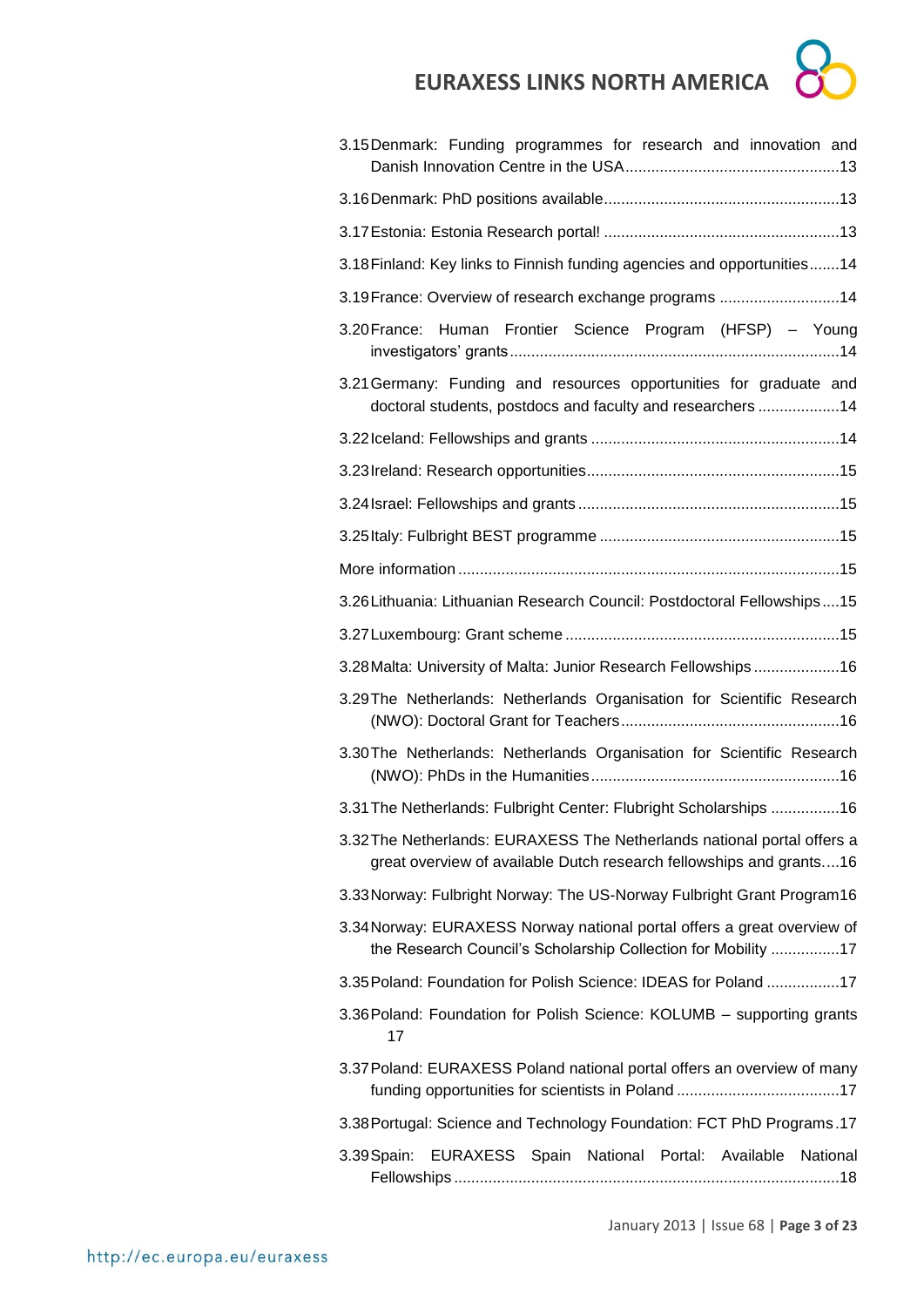

|   | 3.40 Spain: Ministry of Education, Culture and Sports: Foreigners                                                                 |
|---|-----------------------------------------------------------------------------------------------------------------------------------|
|   | 3.41 Sweden: Swedish Research Council for Health, Working Life and                                                                |
|   | 3.42 Sweden: Swedish Research Council for Health, Working Life and                                                                |
|   | 3.43 Sweden: VINNOVA: VINNMER Marie Curie Incoming 18                                                                             |
|   | 3.44 Switzerland: Swiss National Science Foundation: International Short                                                          |
|   | 3.45 Switzerland: CERN open lab Summer Students 2014 (Member States                                                               |
|   | 3.46 Switzerland: EURAXESS Switzerland national portal: Find a wide<br>range of funding opportunities for incoming researchers 19 |
|   | 3.47 Turkey: TÜBITAK: Fellowships for Visiting Scientists and Scientists on                                                       |
|   | 3.48 Turkey: TÜBITAK: Research Fellowship Programme for Foreign                                                                   |
|   | 3.49UK: UK Governement Scholarships: Applications for 2014/15                                                                     |
|   | 3.50UK: EURAXESS United Kingdom national portal offers a wide                                                                     |
|   | 3.51 UK: EURAXESS Jobs portal: Individual Fellowship Opportunities 20                                                             |
| 4 |                                                                                                                                   |
|   |                                                                                                                                   |
|   |                                                                                                                                   |
|   | 4.2.1                                                                                                                             |
|   | 4.2.2                                                                                                                             |
|   |                                                                                                                                   |
| 5 |                                                                                                                                   |
|   |                                                                                                                                   |
|   |                                                                                                                                   |
| 6 |                                                                                                                                   |
|   |                                                                                                                                   |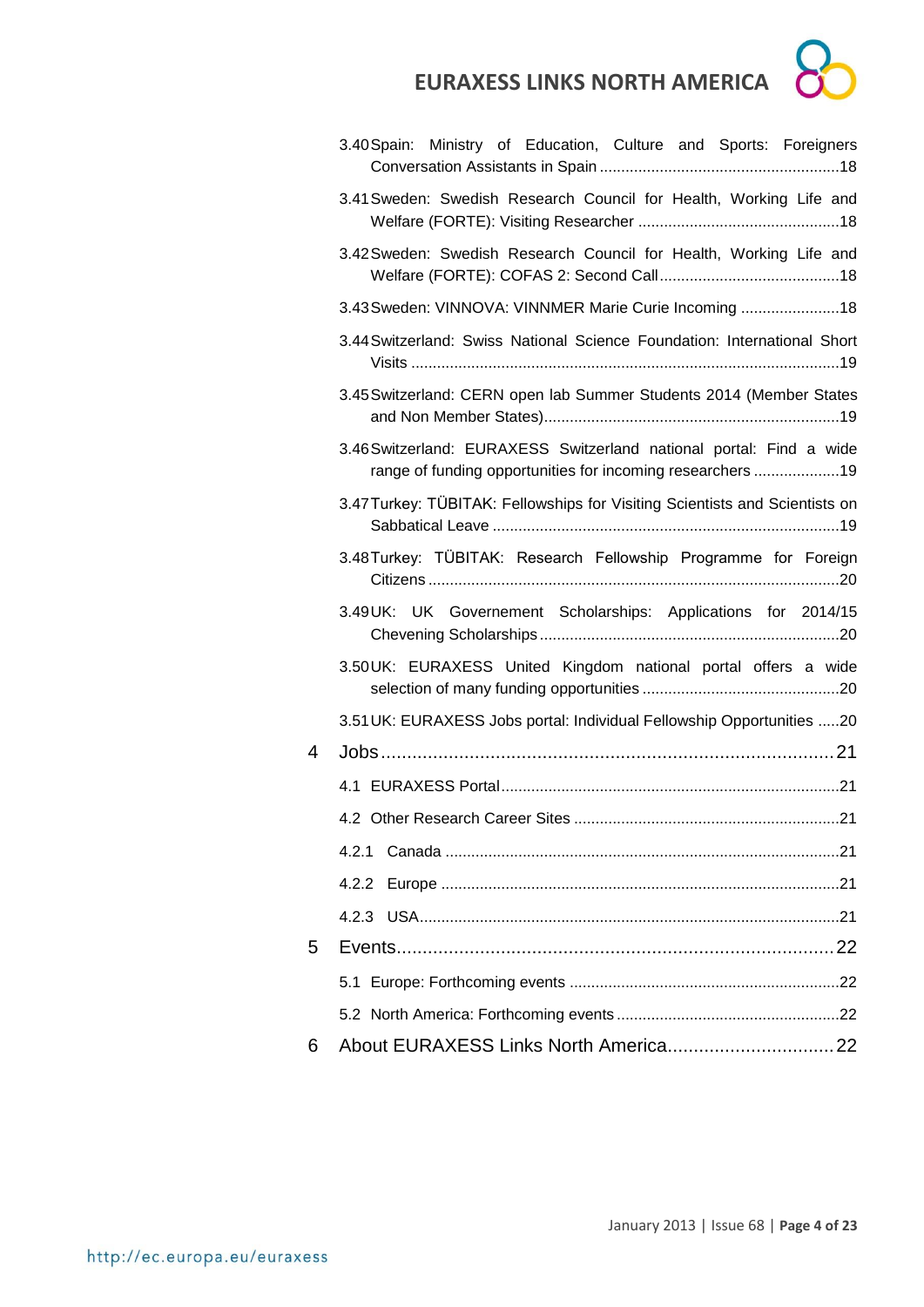## <span id="page-4-0"></span>**1 EU Insight – Open Access: status quo and EU initiatives in Horizon 2020**

One of the key principles to be implemented in the European Research Area is ["to guarantee access to and uptake of knowledge by all"](http://ec.europa.eu/research/era/optimal-circulation_en.htm) – or the so-called "open access" (OA). Open access refers to the practice of providing on-line access to scientific information that is free of charge to the end-user.

### **The EU's open access initiatives**

The European Commission has long possessed the view that as all research and innovation builds on earlier achievements, an efficient system for broad dissemination of and access to research data and publications can accelerate scientific progress. Máire Geoghegan-Quinn, European Commissioner for Research, Innovation and Science stresses that "[w]e need to ensure that scientists have access to the best and latest results of research." That is why new publications based on EU-funded research will be freely available to all. In addition, as part of a pilot open access to some of the scientific data resulting from Horizon 2020, the new EU Framework Programme for Research and Innovation, will also be opened up.

### **Open Access to EU-funded scientific research**

The European Commission (EC) aims to optimise the impact of publicly-funded scientific research, both at European level (under the EU Research Framework Programmes FP7 and Horizon 2020) and at Member State level. This is essential for Europe's ability to enhance its economic performance and improve the capacity to compete through knowledge. Open access to results of publicly-funded research could facilitate the dissemination process to the benefit of researchers, innovative industry and citizens. It can also boost the visibility of European research, and in particular offer small and medium-sized enterprises (SMEs) access to the latest research for utilisation.

Therefore, the Commission's strategy is to develop and implement open access to research results from projects funded under FP7 and Horizon 2020 (H2020).

## **Pilot on Open Research Data in Horizon 2020**

A novelty in H2020 is the 'Pilot on Open Research Data in Horizon 2020'. Launched on December 16<sup>th</sup>, 2013, researchers in projects participating in the pilot are asked to make the underlying data needed to

The **Pilot** involves the following **key areas** of Horizon 2020: (1) Future and Emerging Technologies, (2) Research infrastructures – part e-Infrastructures, (3) Leadership in enabling and industrial technologies Information and Communication Technologies, (4) Societal Challenge: Secure, Clean and Efficient Energy – part Smart cities and communities, (5) Societal Challenge: Climate Action, Environment, Resource Efficiency and Raw materials – with the exception of topics in the area of raw materials, (6) Societal Challenge: Europe in a changing world – inclusive, innovative and reflective Societies, and

(7) Science with and for Society.

## **Open access**

requirements are based on a balanced support to both 'Green open access' (immediate or delayed open access that is provided through selfarchiving) and 'Gold open access' (immediate open access that is provided by a publisher).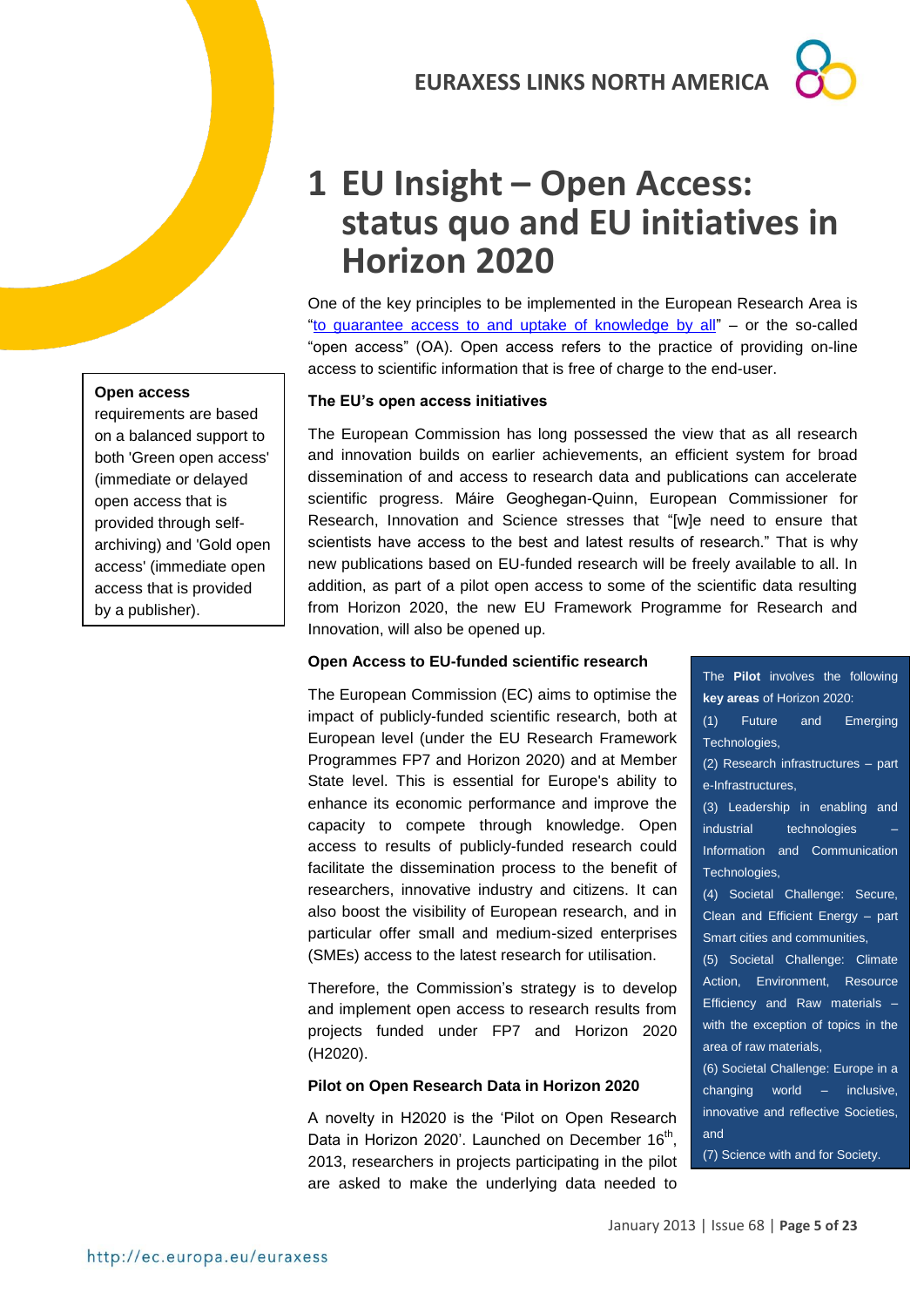

validate the results presented in scientific publications and other scientific information available for use by other researchers, innovative industries and citizens. For 2014-2015, topic areas participating in the Open Research Data Pilot will receive funding of around €3 billion.

#### **The EC's guidelines on open access**

Two sets of guidelines were published in December going hand-in-hand with the launch of the above-mentioned pilot and open access initiatives under H2020:

- 1) The ["Guidelines on Open Access to Scientific Publications and](http://ec.europa.eu/research/participants/data/ref/h2020/grants_manual/hi/oa_pilot/h2020-hi-oa-pilot-guide_en.pdf)  [Research Data in Horizon 2020"](http://ec.europa.eu/research/participants/data/ref/h2020/grants_manual/hi/oa_pilot/h2020-hi-oa-pilot-guide_en.pdf) provide context and explanation for the rules on open access applicable to beneficiaries in projects funded or co-funded under Horizon 2020.
- 2) The ["Guidelines on Data Management in Horizon 2020"](http://ec.europa.eu/research/participants/data/ref/h2020/grants_manual/hi/oa_pilot/h2020-hi-oa-data-mgt_en.pdf) published by the EC are addressed to applicants and beneficiaries of projects under the Framework Programme. These guidelines are intended to give them indications on how they can comply with their responsibilities regarding research data quality, sharing and security.

#### **Measuring the status quo of open access on European and world level**

In August 2013, three [reports](http://www.science-metrix.com/eng/news_13_08.htm) were published as part of a study conducted for the European Commission (EC) to develop a set of indicators for measuring open access in the European Research Area (ERA) countries, as well as Brazil, Canada, Japan, and the US. The reports came to several interesting conclusions. First of all, compared to [open access repositories](http://www.science-metrix.com/pdf/SM_EC_OA_Data.pdf) of theses and scientific articles, institutional repositories that support the archiving of *scientific datasets* remain marginal.

Second of all, in regard to [the availability of open access scholarly publications,](http://www.science-metrix.com/pdf/SM_EC_OA_Availability_2004-2011.pdf) the tipping point for OA (more than 50% of the papers available for free) has been reached in several countries according to the authors. Of the countries in question Brazil leads with 63%, followed by the US with the proportion of open access peer-reviewed papers being 56% while Canada is about to reach the tipping point (currently at around 49%). The ERA has roughly the same proportion of OA articles as that observed at the world level (43% for 2008- 2011, a figure which is not recalibrated for precision and recall), though there are noticeable differences among the countries with the Netherlands, Portugal, Lithuania, Estonia, Denmark, Malta, Ireland, and Belgium having already reached the tipping point.

And third of all, the authors argue that most national governments have not proposed or implemented direct [legislation on OA](http://www.science-metrix.com/pdf/SM_EC_OA_Policies.pdf) (the major exceptions being the US and Brazil who also lead in regard to OA availability) and instead, OA is often addressed through less formal means, such as the production of guidelines for research funding agencies. The development of an OA culture among researchers can be fostered – the authors conclude – by institutions, funding bodies, and governments through initiatives that enable or provide incentive for the OA dissemination of peer-reviewed publications.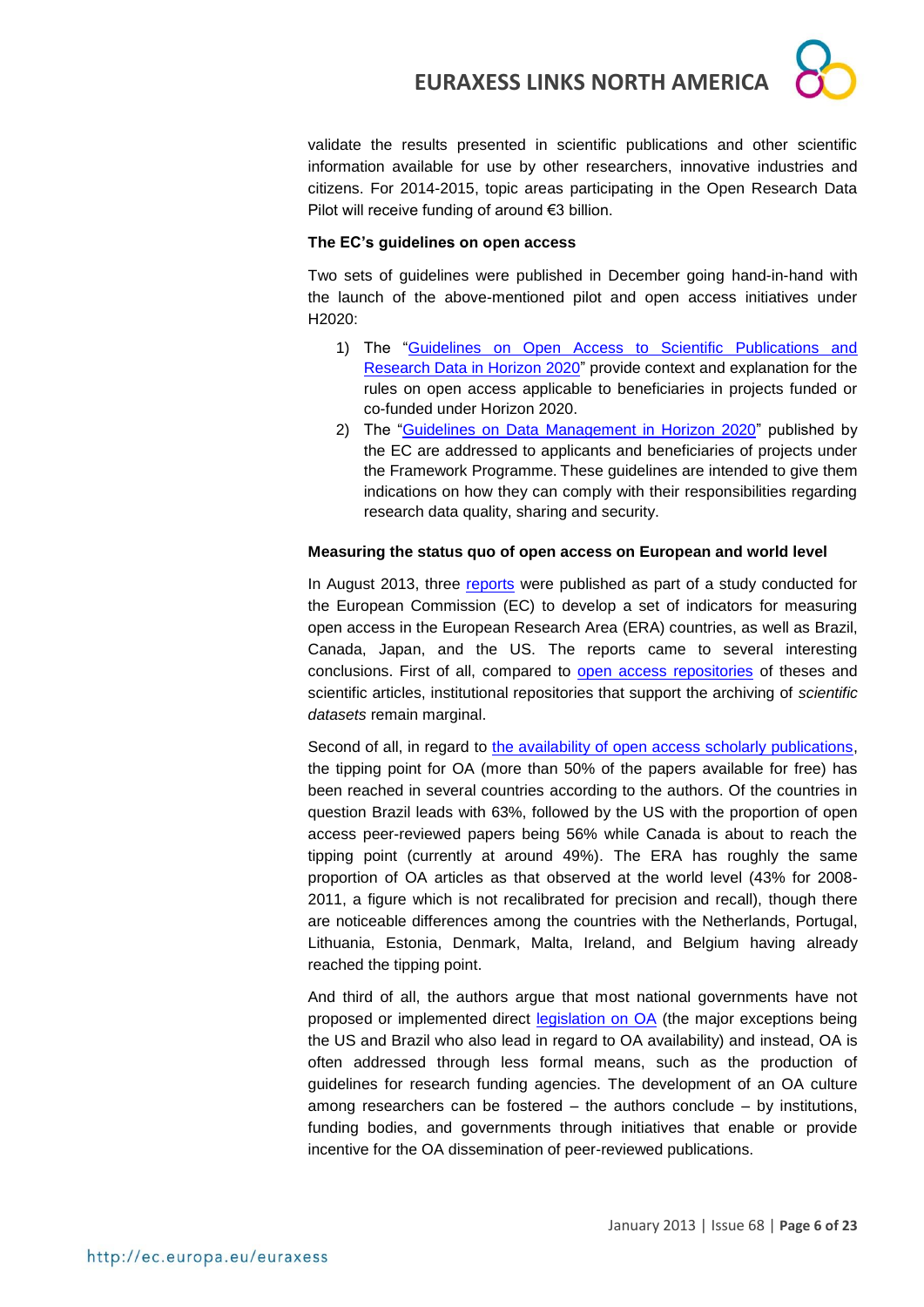The European Commission sees the implementation of open access is a major challenge given the uneven state of advancement of Member State policies in this area. Therefore, the EC encourages national initiatives at Member State level and contributes to their co-ordination within the ERA. Continuing the engagement with stakeholders and encouraging a culture of sharing scientific publications and, with due respect to the rights of all concerned, research data are major concerns over the course of [Horizon 2020.](http://ec.europa.eu/programmes/horizon2020/)

*Sources and further information* 

[1] European Commission: *[Fact sheet: Open Access in Horizon 2020](https://ec.europa.eu/programmes/horizon2020/sites/horizon2020/files/FactSheet_Open_Access.pdf)*, 9 December 2013.

[2] European Commission: *ERA Newsletter, 1st Edition[, Foreword: The EU as a](http://ec.europa.eu/research/era/newsletter1/foreword_en.htm)  [leader on wider access to research results](http://ec.europa.eu/research/era/newsletter1/foreword_en.htm)*, January 2014.

[3] European Commission: [Science in Society portal.](http://ec.europa.eu/research/science-society/index.cfm?fuseaction=public.topic&id=1300)

[4] European Commission, Press Release: *[Commission launches pilot to open](http://europa.eu/rapid/press-release_IP-13-1257_en.htm)  [up publicly funded research data](http://europa.eu/rapid/press-release_IP-13-1257_en.htm)*, 16 December 2013.

[5] KoWi (European Liaison Office of the German Research Organisations), news article: *[European Commission publishes Guidelines on Open Access in](http://www.kowi.de/en/desktopdefault.aspx/tabid-36/218_read-3936/)  [Horizon 2020](http://www.kowi.de/en/desktopdefault.aspx/tabid-36/218_read-3936/)*, 20 December 2013.

[6] Science-Metrix Inc. (Authors: Eric Archambault, Didier Amyot, Philippe Deschamps, Aurore Nicol, Lise Rebout & Guillaume Roberge): *[Proportion of](http://www.science-metrix.com/pdf/SM_EC_OA_Availability_2004-2011.pdf)  [Open Access Peer-Reviewed Papers at the European and World Levels—](http://www.science-metrix.com/pdf/SM_EC_OA_Availability_2004-2011.pdf) [2004-2011](http://www.science-metrix.com/pdf/SM_EC_OA_Availability_2004-2011.pdf)*, August 2013.

[7] Science-Metrix Inc. (Authors: Julie Caruso, Aurore Nicol & Eric Archambault): *[Open Access Strategies in the European Research Area](http://www.science-metrix.com/pdf/SM_EC_OA_Policies.pdf)*, August 2013.

[8] Science-Metrix Inc. (Authors: Aurore Nicol, Julie Caruso & Éric Archambault): *[Open Data Access Policies and Strategies in the European](http://www.science-metrix.com/pdf/SM_EC_OA_Data.pdf)  [Research Area and Beyond](http://www.science-metrix.com/pdf/SM_EC_OA_Data.pdf)*, August 2013.

A list of relevant EU-funded projects can be accessed [here.](http://ec.europa.eu/research/science-society/index.cfm?fuseaction=public.topic&id=1302&lang=1)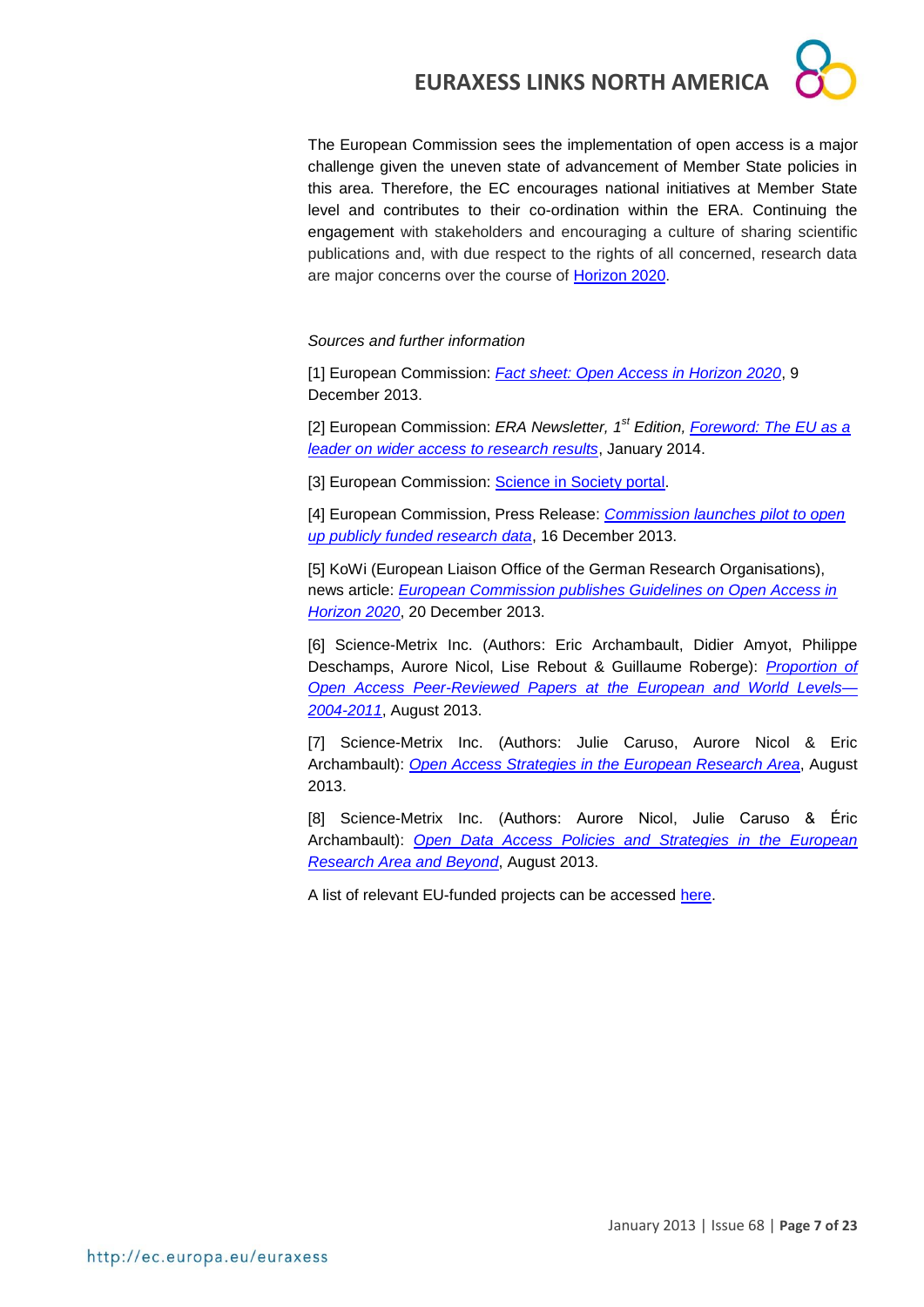

## <span id="page-7-0"></span>**2 News & Developments**

## <span id="page-7-1"></span>2.1 Research and Innovation under the Hellenic presidency of the Council of the European Union (January-June 2014)

The Hellenic Presidency will work to ensure that the international dimension of science, technology and innovation remains an important element in the evolution of the European Research Area, which must be completed by 2014 and create a genuinely common market for knowledge, research and innovation. In particular, efforts will be made to improve the mobility and career prospects of researchers, the mobility of graduate students and the attractiveness of Europe for foreign researchers.

<span id="page-7-2"></span>[More information](http://www.gr2014.eu/Programme-Greek-Presidency-EU)

.

## 2.2 Horizon 2020: "Open to the World" event, 12 December 2013, Brussels (video)

Horizon 2020 is the new EU funding programme for research and innovation running from 2014 to 2020 with a €70 billion budget. This programme is open to all researchers and research organisations from all over the world. The first [calls for proposals](https://ec.europa.eu/research/participants/portal/desktop/en/opportunities/h2020/index.html) for Horizon 2020 have been published end of 2013.

This video includes testimonials from 3 benificiaries of EU grants, including that of Brian Wong, Ph.D. (University of British Columbia in Vancouver, BC), Marie Skłodowska-Curie-funded Fellow, University of Leuven, Belgium.

<span id="page-7-3"></span>Watch the [video!](http://ec.europa.eu/avservices/video/player.cfm?ref=I084543)

## 2.3 HORIZON 2020 new participant portal

On this new and friendly portal you can find and secure funding for research & innovation projects under Horizon 2020. In particular the call search tool has several filtering options to help you select funding opportunities that are most relevant to your activities.

#### <span id="page-7-4"></span>[Read more](http://ec.europa.eu/research/participants/portal/desktop/en/home.html)

## 2.4 BILAT USA 2.0 webinar

The first BILAT USA 2.0 webinar was held on 22 February and dealt with funding opportunities for US researchers in H2020. The great number of attendees demonstrated the big interest from the US-researchers and administrators on this subject. A series of webinars is planned by the project , information will be announced on the website as well as disseminated through the different channels.

Bilat USA 2.0 is an EU-project under FP7 that enhances and encourages EU-US Research and Innovation Cooperation.

[Read more](http://www.euussciencetechnology.eu/content/webinar-funding-opportunities-us-researchers-horizon-2020)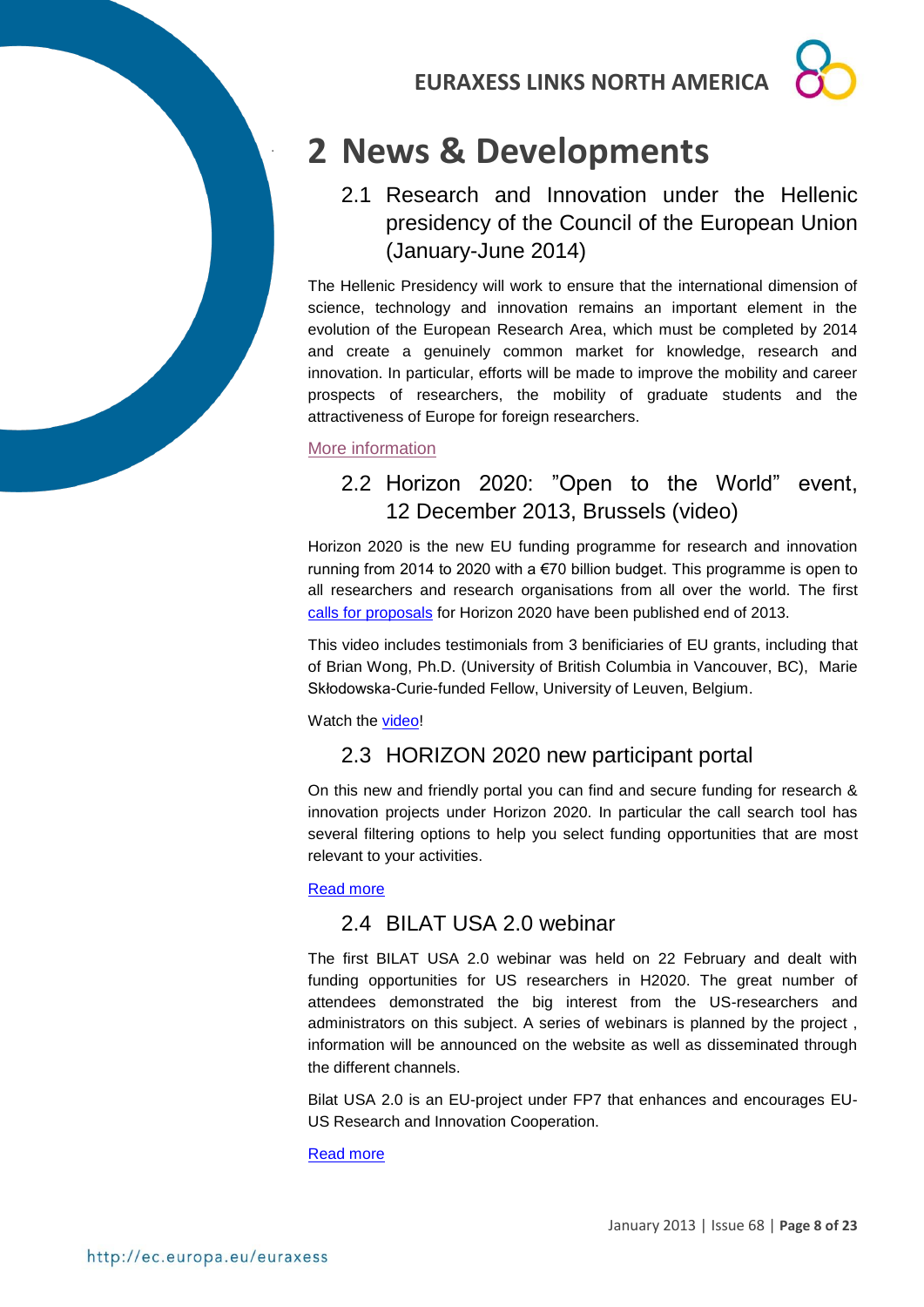## <span id="page-8-0"></span>2.5 EU awards €575 million to mid-career researchers

The European Research Council (ERC) has recently selected 312 top scientists in its first Consolidator Grant competition. This new funding will enable the researchers to consolidate their own teams and to further develop their best ideas. Total funding in this round is €575 million, with an average awarded grant of €1.84 million, up to a maximum of €2.75 million.

#### <span id="page-8-1"></span>[Read more](http://erc.europa.eu/sites/default/files/press_release/files/Examples_ERC_cog_projects_2013.pdf)

## 2.6 EU industrial leadership gets boost through eight new research partnerships

The European Commission today last December eight contractual Public Private Partnerships (cPPPs) of strategic importance for European industry. The partnerships will leverage more than  $\epsilon$ 6 billion of investments to be allocated through calls for proposals under Horizon 2020. The eight contractual Public-Private Partnerships are: Factories of the Future (FoF), Energy-efficient Buildings (EeB), European Green Vehicles Initiative (EGVI), Sustainable Process Industry (SPIRE), Photonics, Robotics, High Performance Computing (HPC), and Advanced 5G networks for the Future Internet (5G).

#### <span id="page-8-2"></span>[Read more](http://europa.eu/rapid/press-release_IP-13-1261_en.htm)

## 2.7 Transportation Research Board 93rd Annual Meeting Serves as Key Platform for Promoting Horizon 2020 to Global Transport Practitioners

The Transportation Research Board's (TRB) 93rd Annual Meeting (held January 12-16, 2014), drew over 10,000 transportation professionals from around the world to Washington, DC with nearly 800 sessions and workshops covering all modes of transportation and featuring over 180 exhibits.

This prestigious annual gathering in Washington, DC, served as a central platform for highlighting transport research and funding opportunities in Horizon 2020. The Transport Directorate team's lectern session on Horizon 2020 was a "standing room only" event. The "BILAT USA 2.0-European Commission" booth - supported by BILAT USA 2.0 partners Diplomacy Matters Institute (DMI) and the National Council of University Research Administrators (NCURA) - saw a host of visitors and researchers from numerous nations and throughout the United States. The booth was an essential dissemination point for Horizon 2020 information and provided the backdrop for vital discussion with members of the European Commission's Transport Directorate team. Additional representatives from the European Union Delegation to the U.S. and several EU embassies also attended the booth to meet with attendees and share insights on collaboration. And finally, a robust networking reception was well-attended by participants of TRB, as well as science counselors from Washington, DC, and university, state and industry executives.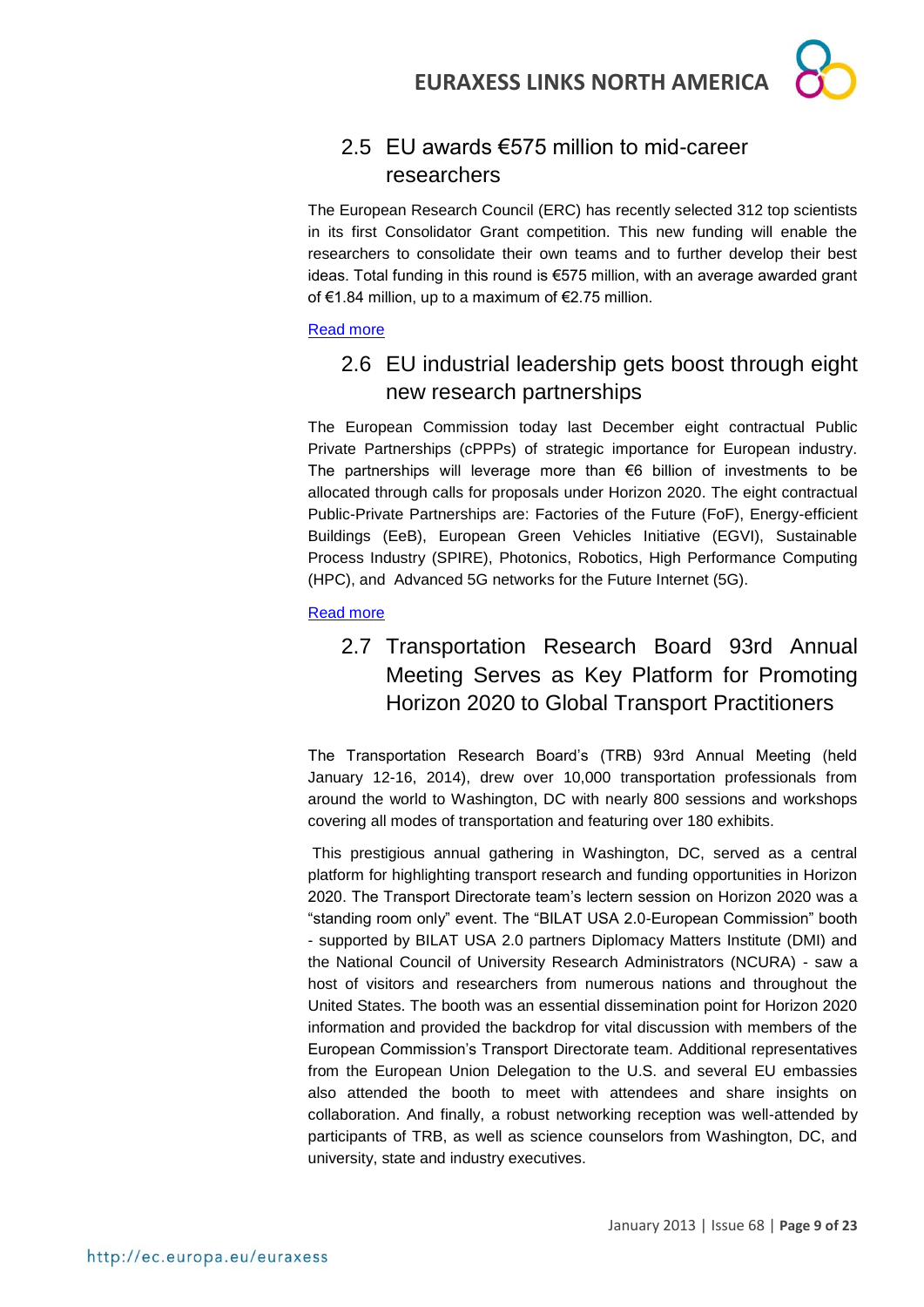## <span id="page-9-0"></span>**3 Grants & Fellowships**

<span id="page-9-1"></span>3.1 Europe: Marie Skłodowska-Curie Actions research fellowships

| Calls                                                                                        | <b>Publication date</b> | Deadline   |
|----------------------------------------------------------------------------------------------|-------------------------|------------|
| INNOVATIVE TRAINING<br><b>NETWORKS (ITN)</b>                                                 | 2013-12-11              | 2014-04-09 |
| <b>RESEARCH</b><br><b>AND</b><br><b>INNOVATION</b><br><b>STAFF</b><br><b>EXCHANGE (RISE)</b> | 2013-12-11              | 2014-04-24 |

ITN supports competitively selected joint research training and/or doctoral programmes, implemented by partnerships of universities, research institutions, research infrastructures, businesses, SMEs, and other socio-economic actors from different countries across Europe and beyond.

RISE involves organisations from the academic and non-academic sectors (in particular SMEs), based in Europe (EU Member States and Associated Countries) and outside Europe (third countries). Support is provided for the development of partnerships in the form of joint research and innovation activities between the participants. This is aimed at knowledge sharing via international as well as inter-sectoral mobility, based on two-way secondments of research and innovation staff (exchanges) with an in-built return mechanism.

## <span id="page-9-2"></span>3.2 Europe: CERN Fellowship and GET Programmes

There are two levels of fellowship within the CERN Fellowship programme:

- The Senior Fellowship Programme, addressed to people with a Ph.D. or at least four years of experience after the degree which gives access to doctoral programmes.
- The Junior Fellowship Programme, for holders of at least a Technical Engineer degree (or equivalent) and at most a M.Sc. degree (or equivalent) with not more than 4 years of experience. Please note that the Junior Fellowship programme is only open to nationals of CERN Member States.

The Fellowship Programme awards approximately 150 Fellowships per year. Around half are for research work (experimental or theoretical physics) under the Senior Fellowship and half are for advanced development work and related research in a broad range of applied science, computing and engineering either under a Junior or a Senior Fellowship depending on the qualifications and experience of the individual.

In 2009, CERN introduced a new 'Graduate Engineering Training (GET)' scheme. The aim of this scheme is to encourage Fellowship applications from talented engineers and should prove to be a positive step forward in showing

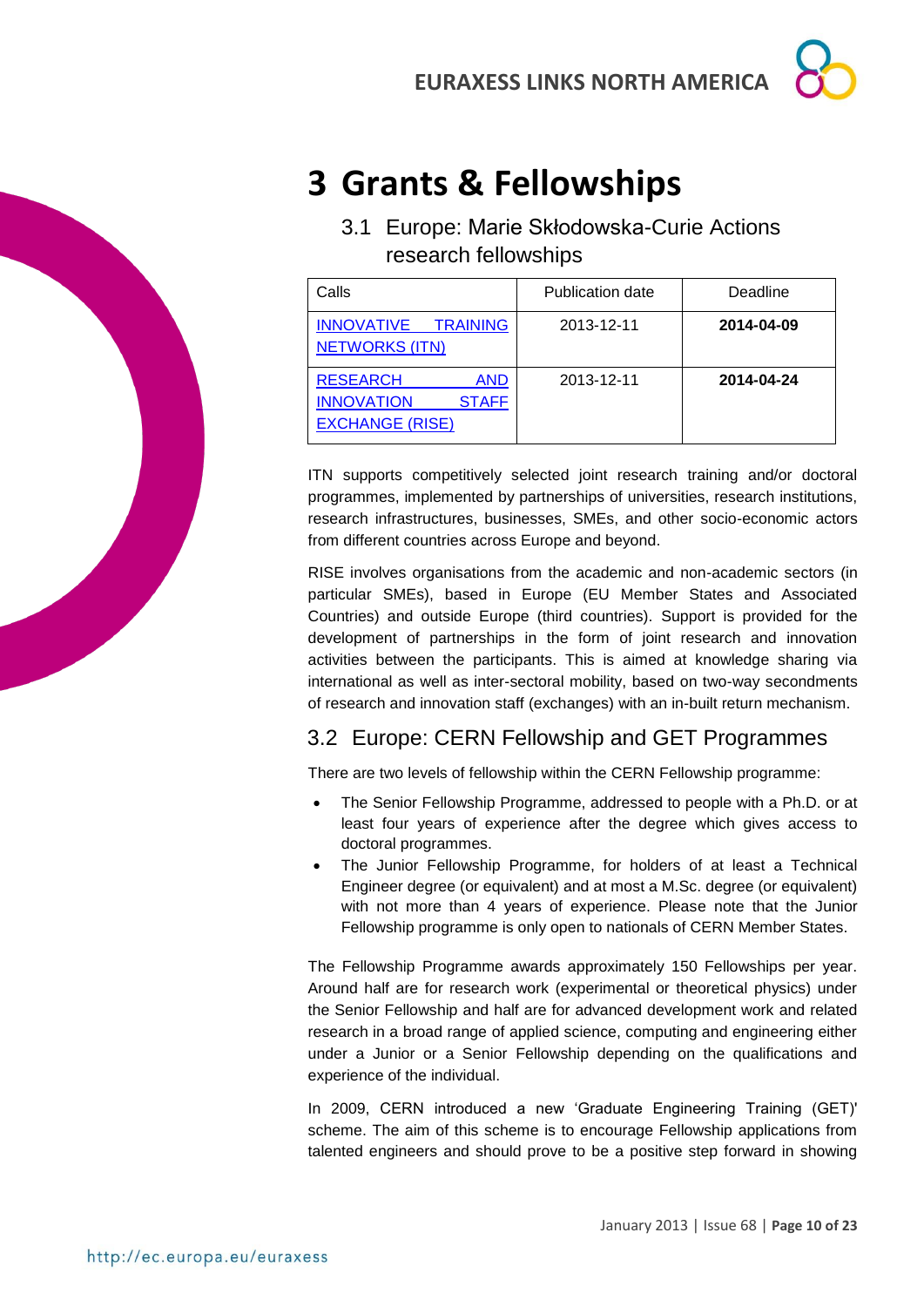

CERN is not only an exciting place to work for physicists, but is also a leading employer in engineering fields.

Next deadline: **3 March 2014** (for a start on 1 July, 2014).

[More information](http://jobs.web.cern.ch/join-us/fellowship-programme)

### <span id="page-10-0"></span>3.3 Europe: Fulbright-Schuman Program

The Fulbright-Schuman Program, administered by the Commission for Educational Exchange between the United States and Belgium, is jointly financed by the U.S. State Department and the Directorate-General for Education and Culture of the European Commission. The program funds graduate and post-graduate study, research, and lecture proposals in the field of US-EU relations, EU policy, or EU institutions for interested American and EU citizens.

[More information](http://www.fulbrightschuman.eu/)

### <span id="page-10-1"></span>3.4 ERC Grants

Researchers from anywhere in the world can apply for a European Research Council (ERC) grant to go to Europe and conduct research (for at least 50% of their working time). Currently around 200 ERC grantees out of nearly 4,000 are non-Europeans. Research teams set up by ERC grantees are highly international – an estimated 18% of team members are non-Europeans.

Open calls:

- **[ERC Starting Grant](http://ec.europa.eu/research/participants/portal/desktop/en/opportunities/h2020/calls/erc-2014-stg.html) | ERC-2014-StG** 

Next Deadline: **25 Mar 2014**

- [ERC Consolidator Grant](http://ec.europa.eu/research/participants/portal/desktop/en/opportunities/h2020/calls/erc-2014-cog.html) | ERC-2014-CoG

Next deadline: **20 May 2014**

### <span id="page-10-2"></span>3.5 Europe: Jean Monnet Postdoctoral Fellowships

The Robert Schuman Centre for Advanced Studies (RSCAS) offers one or two year fellowships to post-docs in an early stage of their academic career. Priority will be given to proposals that fit well with one or more of the Centre's core research themes: European Institutions, Governance and Democracy, Migration, Economic and Monetary Policy, Competition Policy and Market Regulation, Energy Policy and Climate Policy, Global Governance & International and Transnational Relations of the EU.

Next deadline: **31 October 2014**

[More information](http://www.eui.eu/ServicesAndAdmin/AcademicService/Fellowships/JeanMonnetFellowships/Index.aspx)

### <span id="page-10-3"></span>3.6 Europe: EMBO: Long-Term Fellowships

The EMBO Long-Term Fellowships are awarded for a period of up to two years and support post-doctoral research visits to laboratories throughout Europe and the world\*. International exchange is a key feature in the application process.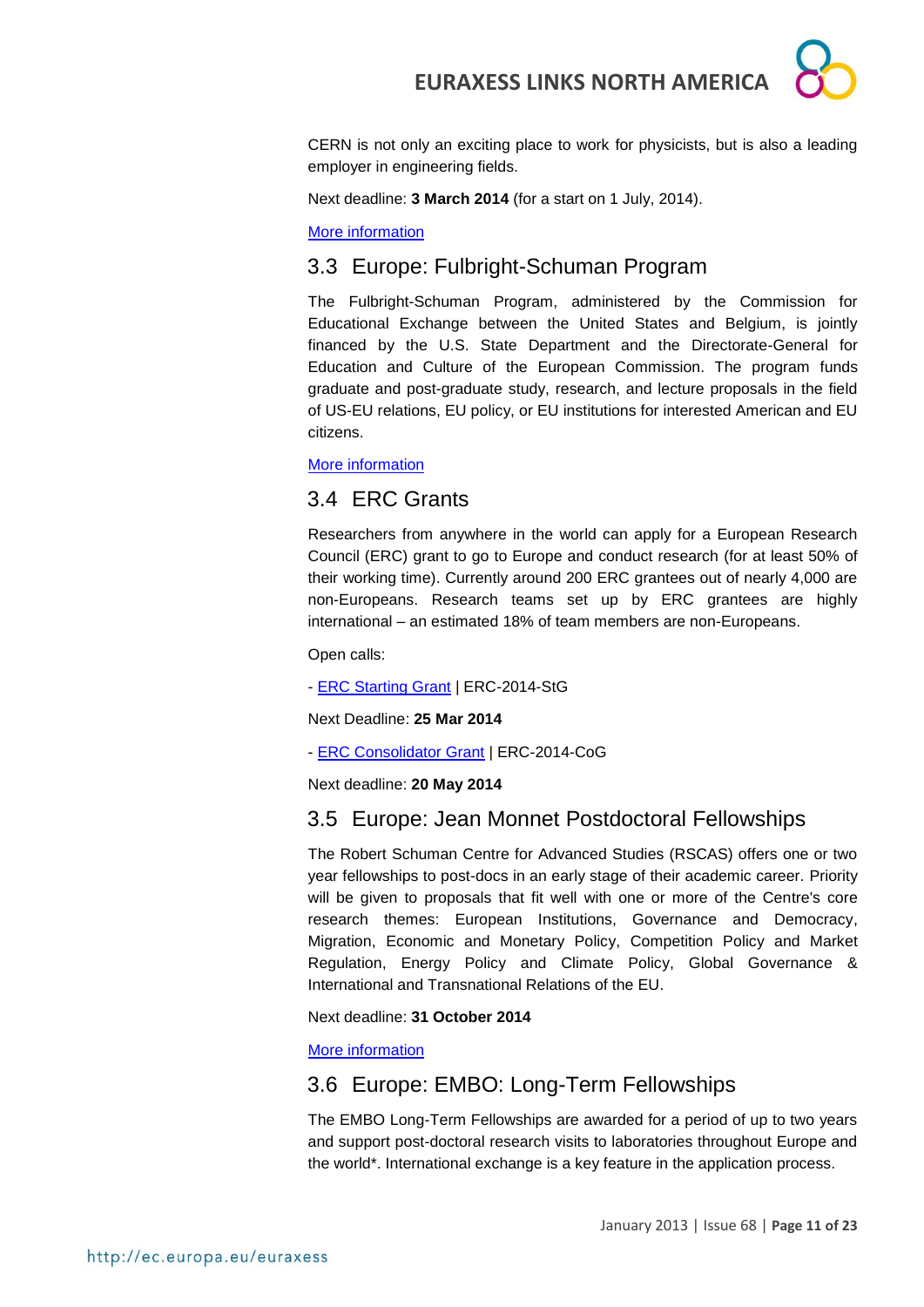

#### Next deadline: **14 February 2014**

[More information](http://www.embo.org/funding-awards/fellowships/long-term-fellowships)

## <span id="page-11-0"></span>3.7 European University Institute: Max Weber Programme Fellowships

The Max Weber Programme for Postdoctoral Studies (MWP) is the largest international postdoctoral training programme in the social sciences. Each year the MWP appoints 42 fellows from all over the world for 1 or 2 years. The annual deadline for applications for these Max Weber Fellowships is **25 October** but please note that, after 25 October 2013 and up to 25 March 2014, applications for self-funded fellowships are considered on a first-come firstserved basis for as long as there is capacity in the Max Weber Programme.

[More information](http://www.eui.eu/ProgrammesAndFellowships/MaxWeberProgramme/ApplytotheMWP/Index.aspx)

## <span id="page-11-1"></span>3.8 Austria: Database of scholarships and research grants available

Austria's most comprehensive database for scholarships and research grants in German and English language offers an overview of about 1200 funding opportunities for incoming and outgoing researchers, graduates and students.

[More information](http://www.oead.at/index.php?id=737&L=1)

## <span id="page-11-2"></span>3.9 Austria: Information from the Office of Science & Technology in Washington D.C.

"Building bridges of knowledge and expertise between Austria and North America" - this is the mission of the Office of Science & Technology [\(OST\)](http://www.ostina.org/) at the Embassy of Austria in Washington, DC. The OST is the strategic interface in the sciences, research, and research policy between Austria and North America. OST staff can inform you on most relevant funding opportunities in Austria.

### <span id="page-11-3"></span>3.10Austria: Ernst Mach Grants

Ernst Mach Grants are awarded by the Austrian government to postgraduates, PhD. Sutdents and postdocs from all over the world to conduct studies in Austria for one to 9 months in the following fields:

- Natural Sciences
- Technical Sciences
- Medicine
- Agriculture and Forestry, Veterinary Medicine
- Social Sciences, Law and Economics
- Humanities and Theology
- Arts

Deadline to apply for the academic year 2014-2015 is **1 March 2014**.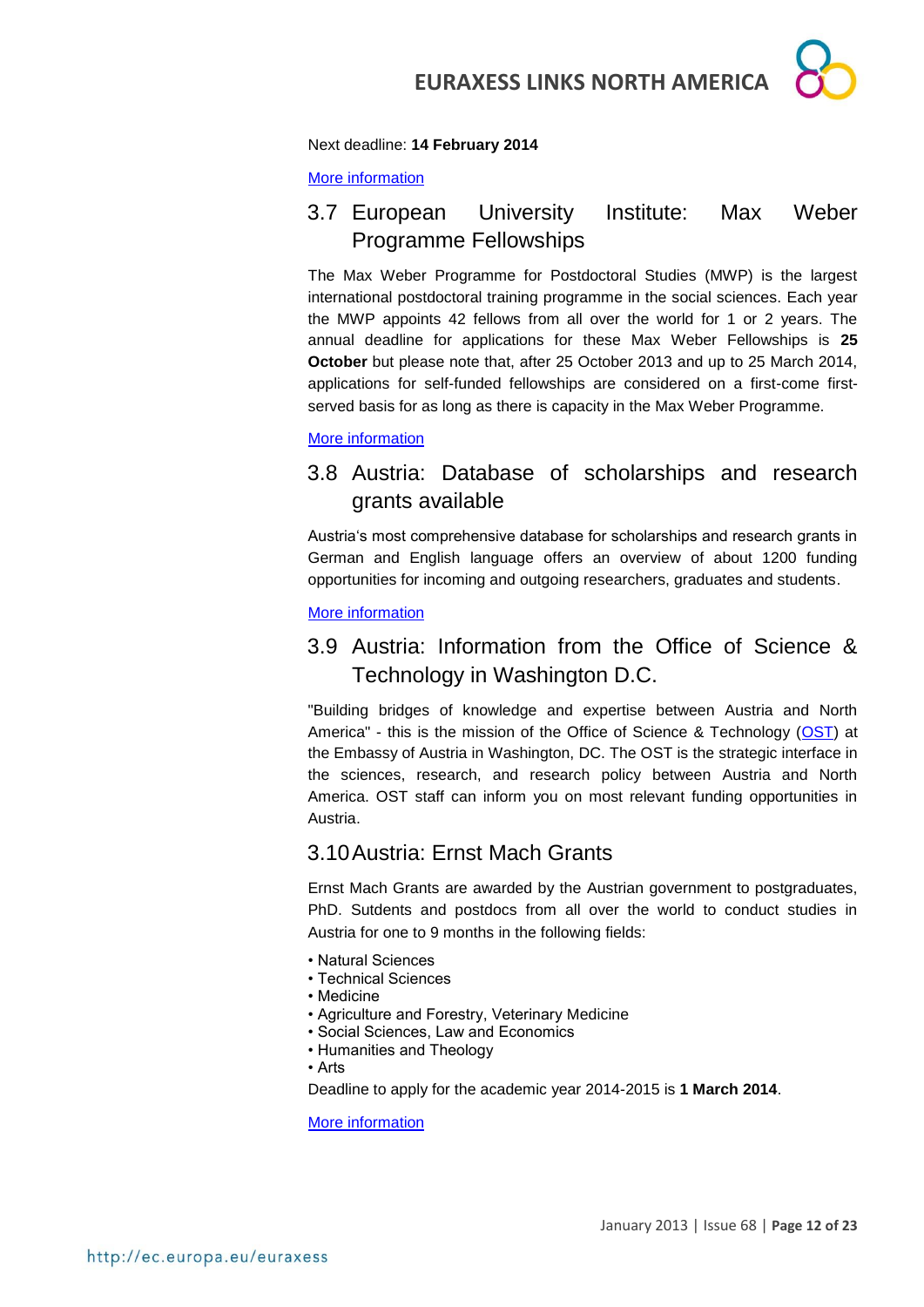## <span id="page-12-0"></span>3.11 Belgium: a comprehensive webportal

Calls for proposals are published all through the year on the Belgian Federal portal for research and innovation.

[Further information](http://www.research.be/ListURL/list.asp?KeyId=623&up=619)

## <span id="page-12-1"></span>3.12 Czech Republic: Fulbright Grants for U.S. citizens

The prestigious Fulbright Program sponsored by U.S. and Czech governments provides U.S. citizens with the opportunity to study, teach, or conduct research in the Czech Republic.

[Further information](http://www.fulbright.cz/fulbright-grants-us-citizens#basic)

## <span id="page-12-2"></span>3.13 Croatia: Funding opportunities

The EURAXESS Service Centers regularly update funding opportunities for researchers from all over the world.

#### [More information](http://www.euraxess.hr/sitegenius/topic.php?id=317)

### <span id="page-12-3"></span>3.14 Cyprus: the Research Promotion Foundation

The Research Promotion Foundation (RPF) promotes the development of scientific and technological research in Cyprus. The RPF has established a list of research stakeholders, some offering funding opportunities.

[More information](http://www.research.org.cy/EN/user_info/useful_websites.html)

## <span id="page-12-4"></span>3.15 Denmark: Funding programmes for research and innovation and Danish Innovation Centre in the USA

The Danish Ministry of Science, Innovation and Higher Education has published an exhaustive *quide* to Danish funding programmes. Innovation Centre Denmark, Silicon Valley, provides you with information about Danish research environment and funding opportunities.

#### [More information](http://icdk.um.dk/en/about-us/innovationcentres/siliconvalley/)

## <span id="page-12-5"></span>3.16 Denmark: PhD positions available

Danish PhD scholarships are fully funded, i.e. you receive a salary and there is no tuition fee. Some PhD programmes are developed as partnerships between universities and private companies.

[More information](http://studyindenmark.dk/study-options/phd-positions-1)

## <span id="page-12-6"></span>3.17 Estonia: Estonia Research portal!

Estonian Research Portal is the public section of the Estonian Research Information System. It gives an overview on various aspects of Estonian R&D including funding opportunities.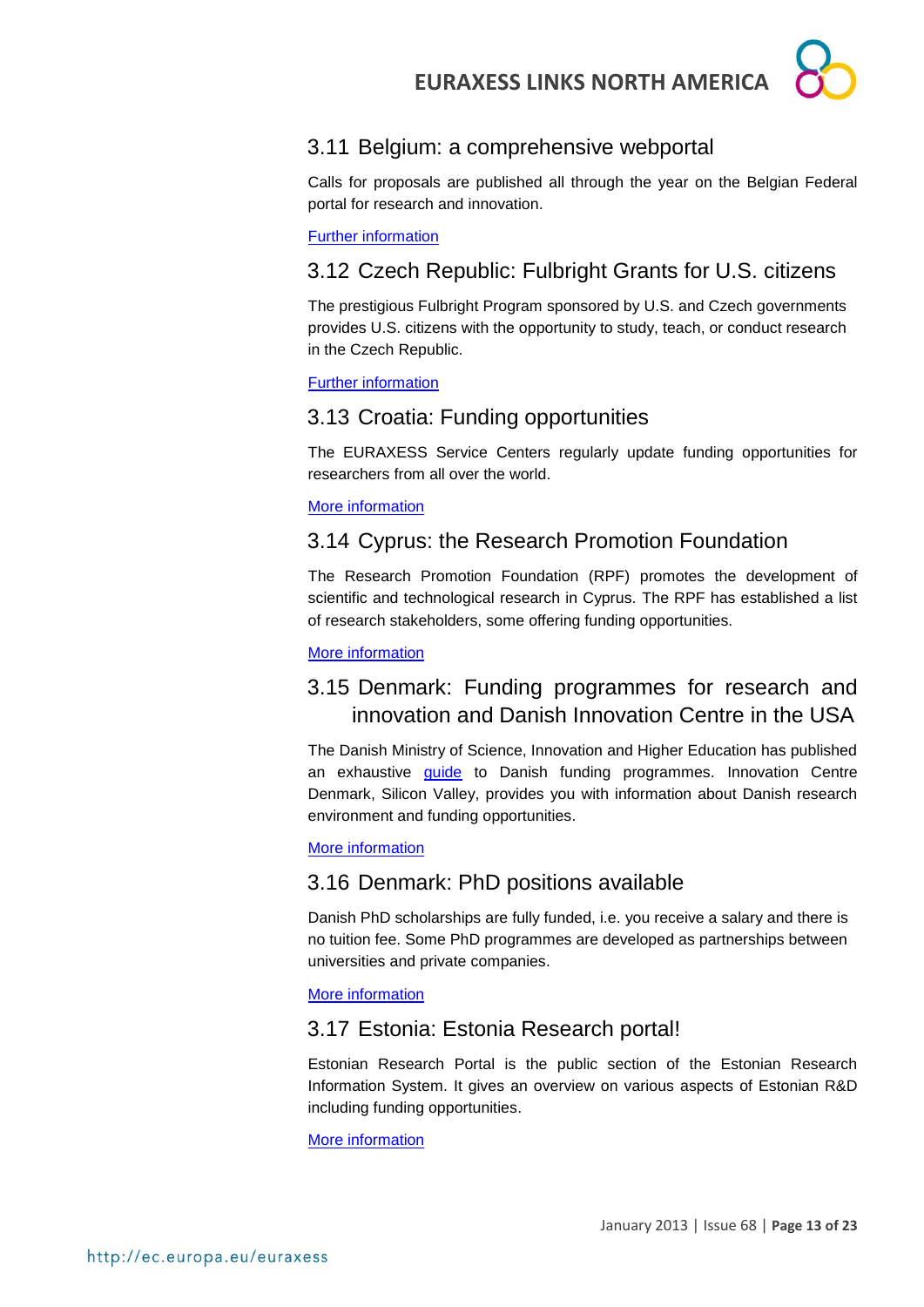

The Estonian Government offers a number of scholarships intended for university students, researchers or lecturers for studying and doing research at Estonian public universities and institutions. Mostly scholarships are for master's degree and doctoral degree, but some bachelor degree scholarships are also possible.

#### [More information](http://www.studyinestonia.ee/study/scholarships)

## <span id="page-13-0"></span>3.18 Finland: Key links to Finnish funding agencies and opportunities

Funding for scientific research in Finland comes predominantly from private companies and the government. Other important sources of funding include various funds and foundations. Here are some of the biggest [funding agencies.](http://www.aka.fi/en-GB/Mobility/Research-funding2/)

### <span id="page-13-1"></span>3.19 France: Overview of research exchange programs

The Office for Science and Technology (OST) located in the French Embassy to the United States regularly updates an overview of research exchange programs addressing all categories of researchers in various areas. A specific section of the OST website contains current calls for proposals, career opportunities, and information on French higher education programs.

#### [More information](http://france-science.org/USA-France-Mobility-Schemes.html)

## <span id="page-13-2"></span>3.20France: Human Frontier Science Program (HFSP) – Young investigators' grants

Research grants are provided for teams of scientists from different countries who wish to combine their expertise in innovative approaches to questions that could not be answered by individual laboratories.

Next deadline: **20 March 2014**.

[More information](http://www.hfsp.org/funding/research-grants/information-and-guidelines)

## <span id="page-13-3"></span>3.21 Germany: Funding and resources opportunities for graduate and doctoral students, postdocs and faculty and researchers

The German Center for Research and Innovation based in New York compiles all existing funding and resources opportunities for graduate and doctoral students, postdocs and faculty and researchers.

#### [More information](http://www.germaninnovation.org/resources/faculty-and-researchers)

#### <span id="page-13-4"></span>3.22 Iceland: Fellowships and grants

The EURAXESS Service Centers provide updated information on funding opportunities in Iceland for researchers from all over the world.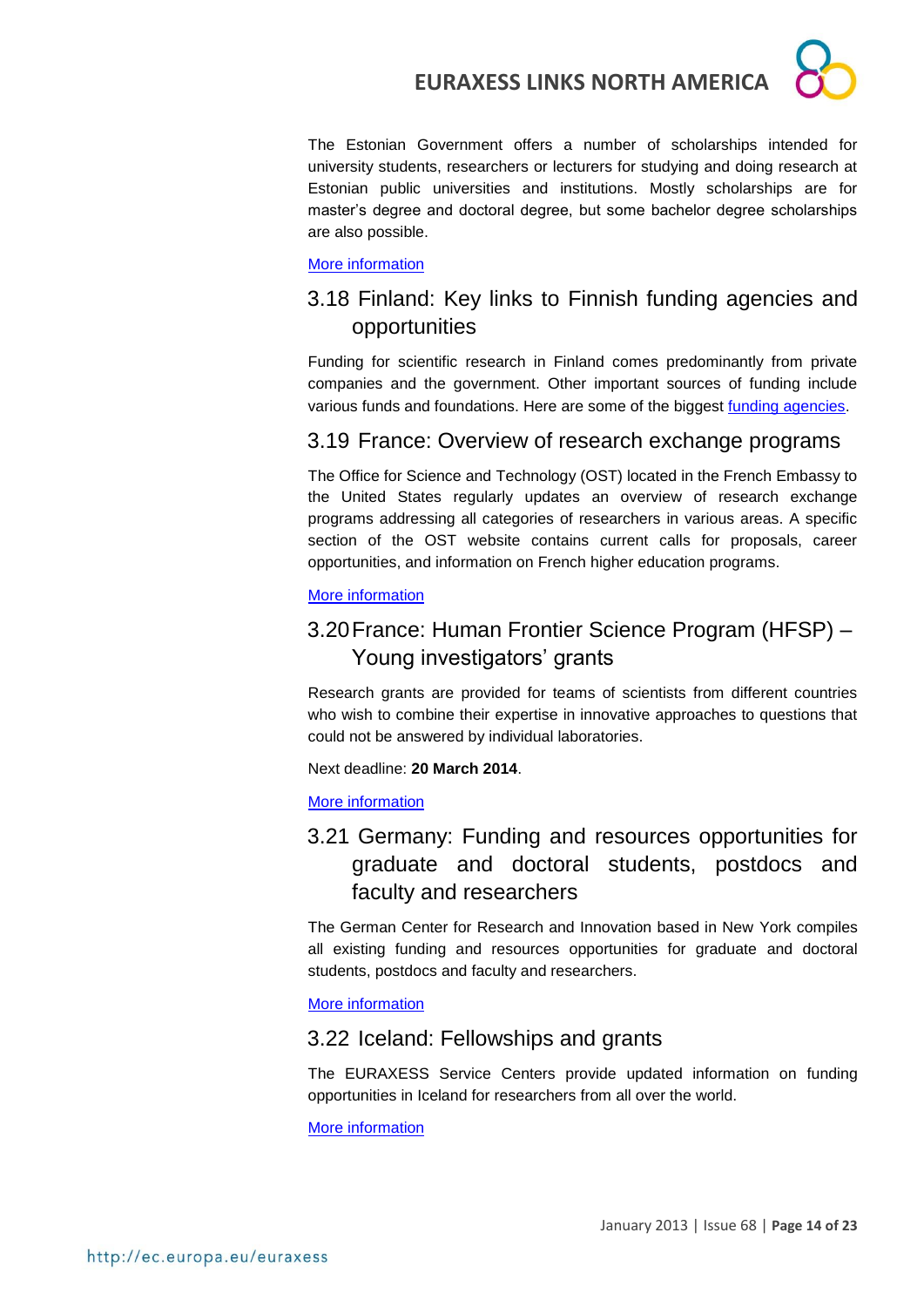

## <span id="page-14-0"></span>3.23 Ireland: Research opportunities

Ireland supports for both companies and researchers in Higher Education Institutes to develop new technologies and processes that will lead to job creation and increased exports. [Learn more](http://www.enterprise-ireland.com/en/Research-Innovation) about Ireland's research and innovation supports for businesses and researchers in Higher Education Institutes.

## <span id="page-14-1"></span>3.24Israel: Fellowships and grants

The EURAXESS service centers provide updated information on funding opportunities in Israel for researchers from all over the world.

#### [More information](http://www.euraxess.gov.il/UI/Fellowships-and-Grants/1-Israel.aspx)

## <span id="page-14-2"></span>3.25Italy: Fulbright BEST programme

Fulbright BEST promotes innovative entrepreneurship among the young generations of scientists, offering a formative opportunity in the United States. The selected candidates will receive a scholarship to attend a course in innovative entrepreneurship for the duration of up to one year in an American university and to take part in an internship at a start up with a high growth potential.

Next deadline: **18 April 2014**

#### <span id="page-14-3"></span>[More information](http://www.fulbright.it/it/news/programma-best-pubblicato-bando-di-concorso-per-la.a.-2014-15)

## <span id="page-14-4"></span>3.26Lithuania: Lithuanian Research Council: Postdoctoral Fellowships

Researchers from Lithuania and abroad who have been awarded a Ph.D. degree within the period of 3 years (maternal and childcare leave are not taken into account) can apply for the Postdoctoral Fellowships. Any higher education institution, research institute, research center or other research establishments and enterprises in Lithuania can act as a Host Institution.

#### [More information](http://www.lmt.lt/en/rnd/fellowships.html)

## <span id="page-14-5"></span>3.27Luxembourg: Grant scheme

The FNR's AFR Grant Scheme supports PhD and postdoctoral research training projects in Luxembourg and abroad, up to 4 years for PhDs and up to 2 years for postdocs.

The AFR programme has no thematic limitations and is open to all researchers, regardless of their nationality, desirous to engage into research training in Luxembourg or abroad.

Deadlines to submit applications are **20 March 2014** for the PhD grant and **11 March 2014** for the Postdoc grant.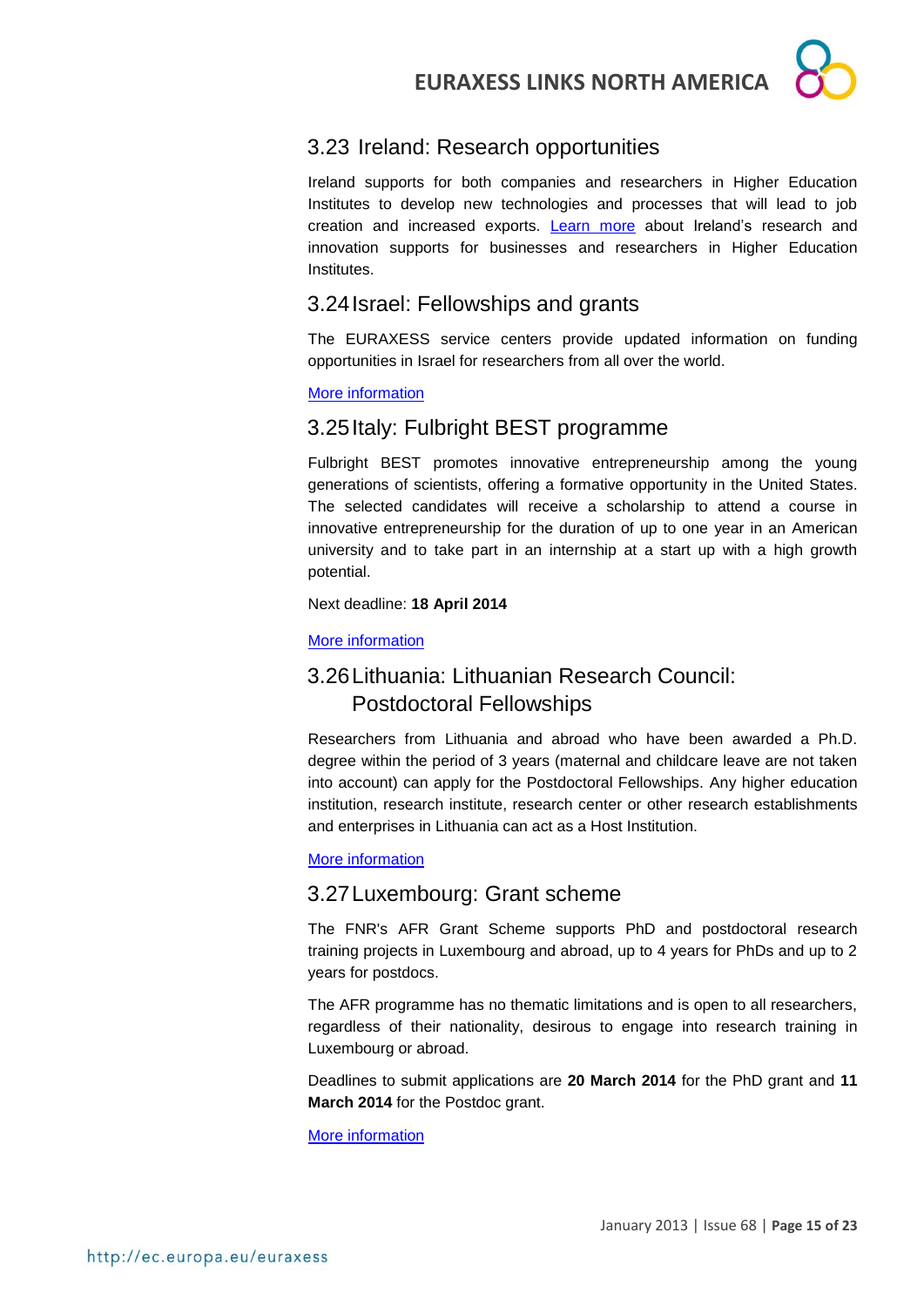## <span id="page-15-0"></span>3.28Malta: University of Malta: Junior Research Fellowships

Junior Research Fellowships are available as part of the Educational and Cultural Affairs Fellowships. Open to doctoral students and recent Ph.D. recipients who are U.S. citizens.

#### [More information](http://www.um.edu.mt/noticeboard/fellowships.html)

## <span id="page-15-1"></span>3.29 The Netherlands: Netherlands Organisation for Scientific Research (NWO): Doctoral Grant for **Teachers**

Teachers from primary, secondary, further professional, higher professional and special education can receive a grant for a PhD study. The aim is to directly apply the knowledge and research experience acquired for the benefit of educational practice. A higher number of practising teachers with a PhD also increases the quality of education and strengthens the connections between universities and schools.

Next deadline: **12 March 2014**

[More information](http://www.nwo.nl/en/funding/our-funding-instruments/nwo/doctoral-grant-for-teachers/doctoral-grant-for-teachers.html)

## <span id="page-15-2"></span>3.30 The Netherlands: Netherlands Organisation for Scientific Research (NWO): PhDs in the Humanities

The aim of the PhDs in the Humanities funding instrument is to increase the number of young talented researchers in the humanities, and to facilitate their progression on the academic career ladder.

Next deadline: **4 March 2014**

[More information](http://www.nwo.nl/en/funding/our-funding-instruments/gw/phds-in-the-humanities/phds-in-the-humanities.html)

<span id="page-15-3"></span>3.31 The Netherlands: Fulbright Center: Flubright **Scholarships** 

[More information](http://www.fulbright.nl/english/sponsored-fulbright-scholarships.html)

<span id="page-15-4"></span>3.32 The Netherlands: EURAXESS The Netherlands national portal offers a great overview of available Dutch research fellowships and grants.

[More information](http://www.euraxess.nl/fellowships-grants)

## <span id="page-15-5"></span>3.33 Norway: Fulbright Norway: The US-Norway Fulbright Grant Program

The U.S.-Norway Fulbright Foundation offers a range of mobility scholarships to students and researchers for stays with Norwegian and American host organizations.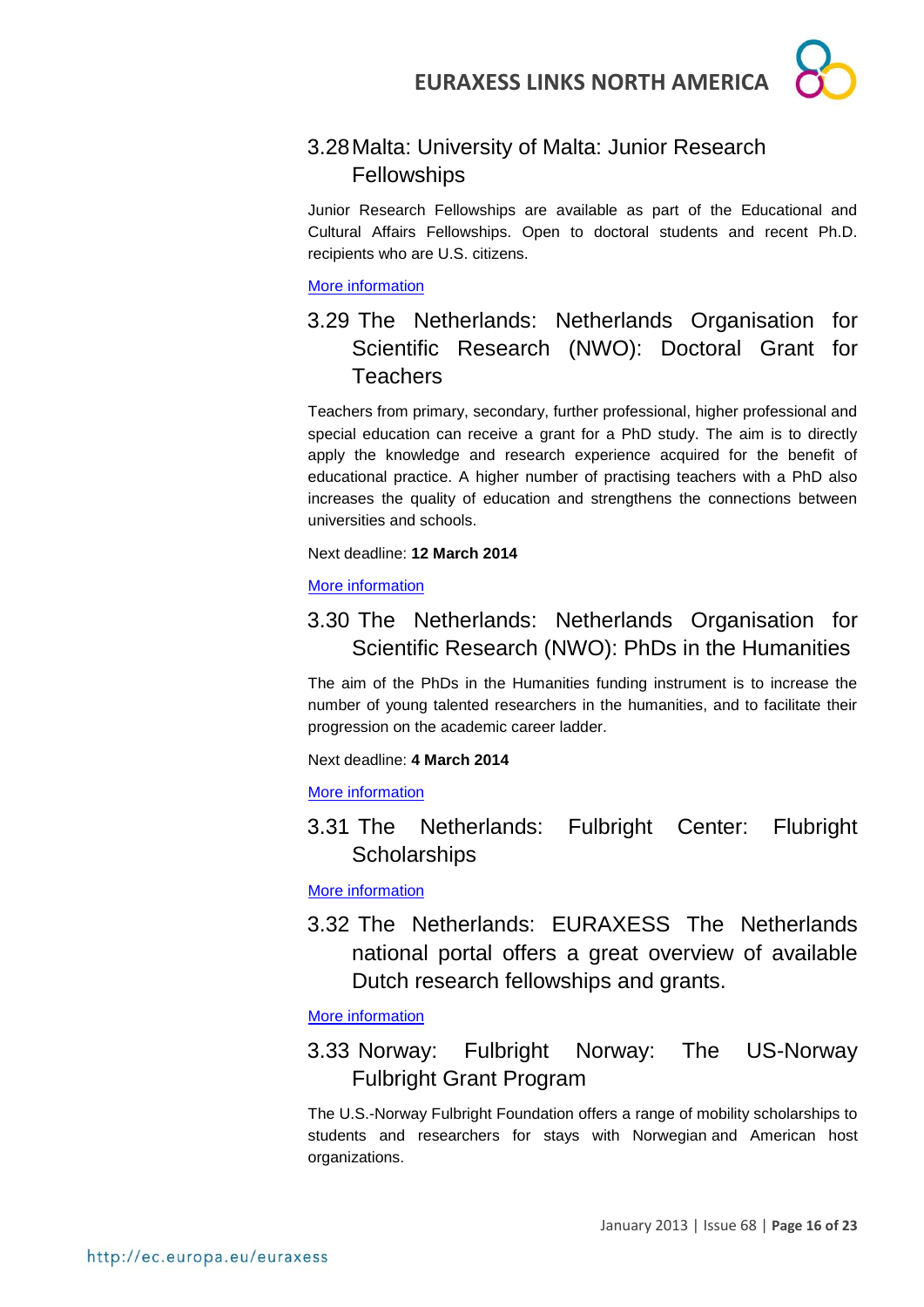

#### [More information](http://www.fulbright.no/en/grants/)

<span id="page-16-0"></span>3.34 Norway: EURAXESS Norway national portal offers a great overview of the Research Council's Scholarship Collection for Mobility

#### [More information](http://www.euraxess.no/prognett-euraxess/Funding/1229697992538)

## <span id="page-16-1"></span>3.35 Poland: Foundation for Polish Science: IDEAS for Poland

The objective of the program is **to encourage young, brilliant researchers from all over the world to choose Poland as the place to carry out their research projects submitted for the ERC competition**. The program is designed for people whose previous scientific record demonstrates they are highly independent as researchers and warrants they will conduct world-class quality research.

#### Next deadline: **open**

[More information](http://www.fnp.org.pl/en/oferta/ideas-for-poland/)

## <span id="page-16-2"></span>3.36 Poland: Foundation for Polish Science: KOLUMB – supporting grants

Programme – supporting grants is an additional offer for the KOLUMB programme laureates (till 2009 edition). The aim of the grant is to enable young researchers to take a full advantage of gained knowledge and skills during the further work in Polish research institutions.

Next deadline: **open**

#### [More information](http://www.fnp.org.pl/en/oferta/kolumb-granty-wspomagajace/)

## <span id="page-16-3"></span>3.37 Poland: EURAXESS Poland national portal offers an overview of many funding opportunities for scientists in Poland

[More information](http://www.euraxess.pl/index.php/jobs?start=1)

## <span id="page-16-4"></span>3.38 Portugal: Science and Technology Foundation: FCT PhD Programs

With the call for funding for FCT PhD Programmes, FCT aims to promote graduate training of the highest quality in Portugal and contribute to establishing close collaborations between higher education institutions (HEI), R&D Units and industry.

Next deadline: the call will be open from **9 January to 24 March 2014**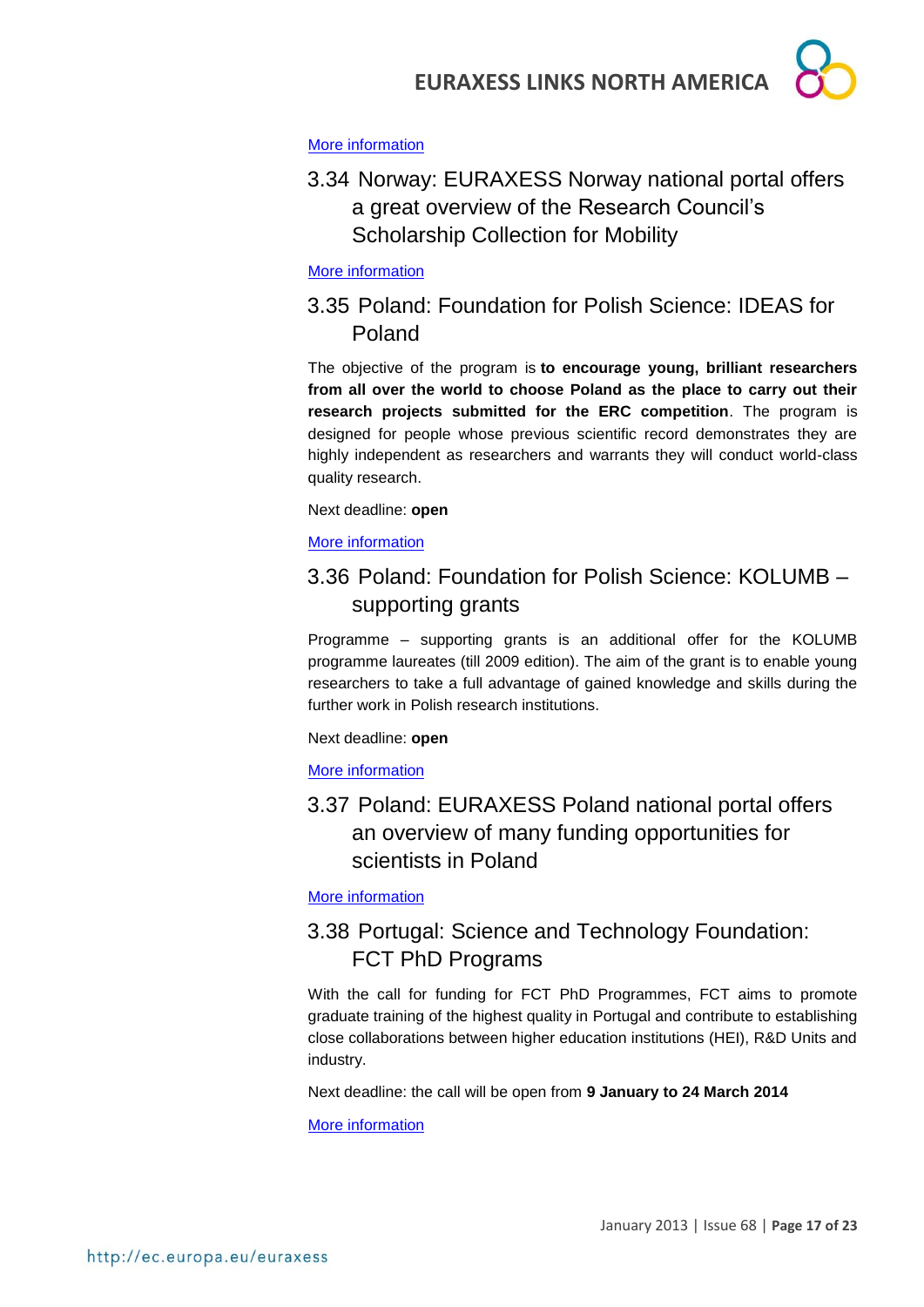

## <span id="page-17-0"></span>3.39 Spain: EURAXESS Spain National Portal: Available National Fellowships

#### [More information](http://euraxess.es/eng/jobs/national-fellowships)

## <span id="page-17-1"></span>3.40 Spain: Ministry of Education, Culture and Sports: Foreigners Conversation Assistants in Spain

Recipients: Graduate and undergraduate students in their final academic year of the following countries: Germany, Australia, Austria, Belgium (French or English) **Canada (French or English),** China, **United States**, Finland (English), France, Ireland, Italy, Luxembourg (English), Malta, Norway (English), New Zealand, Netherlands (English), Portugal and the UK.

Next deadline: **1 April 2014**

[More information](http://www.mecd.gob.es/servicios-al-ciudadano-mecd/catalogo-servicios/profesores/convocatorias/extranjeros/auxiliares-conversacion-extranjeros-espana.html)

## <span id="page-17-2"></span>3.41 Sweden: Swedish Research Council for Health, Working Life and Welfare (FORTE): Visiting Researcher

The purpose of funding visiting researchers is to add qualified knowledge and competence to the Swedish research society within Forte's areas of responsibility.

#### Next deadline: **13 February 2014**

#### [More information](http://www.forte.se/en/Calls-for-proposals/Open-calls/Visiting-researcher-fall-2013/)

## <span id="page-17-3"></span>3.42 Sweden: Swedish Research Council for Health, Working Life and Welfare (FORTE): COFAS 2: Second Call

The International Postdoc Fellowship Programme has been created to increase international mobility and collaboration, but it is also an extension of the broad range of grants open for researchers in order for them to pursue a career path in science. The objective of the programme is to develop competence and at the same time promote international research mobility and cross-border research collaboration.

Next deadline: **28 February 2014**

#### [More information](http://www.forte.se/en/Calls-for-proposals/Open-calls/cofas-2-fall-2013/)

## <span id="page-17-4"></span>3.43 Sweden: VINNOVA: VINNMER Marie Curie Incoming

The call targets internationally experienced researchers currently working outside Sweden who have a doctorate (or at least four years' full-time equivalent research experience) in collaborating with private and/or public sector organisations. For highly experienced researchers (more than ten years' full-time equivalent research experience) collaboration is optional.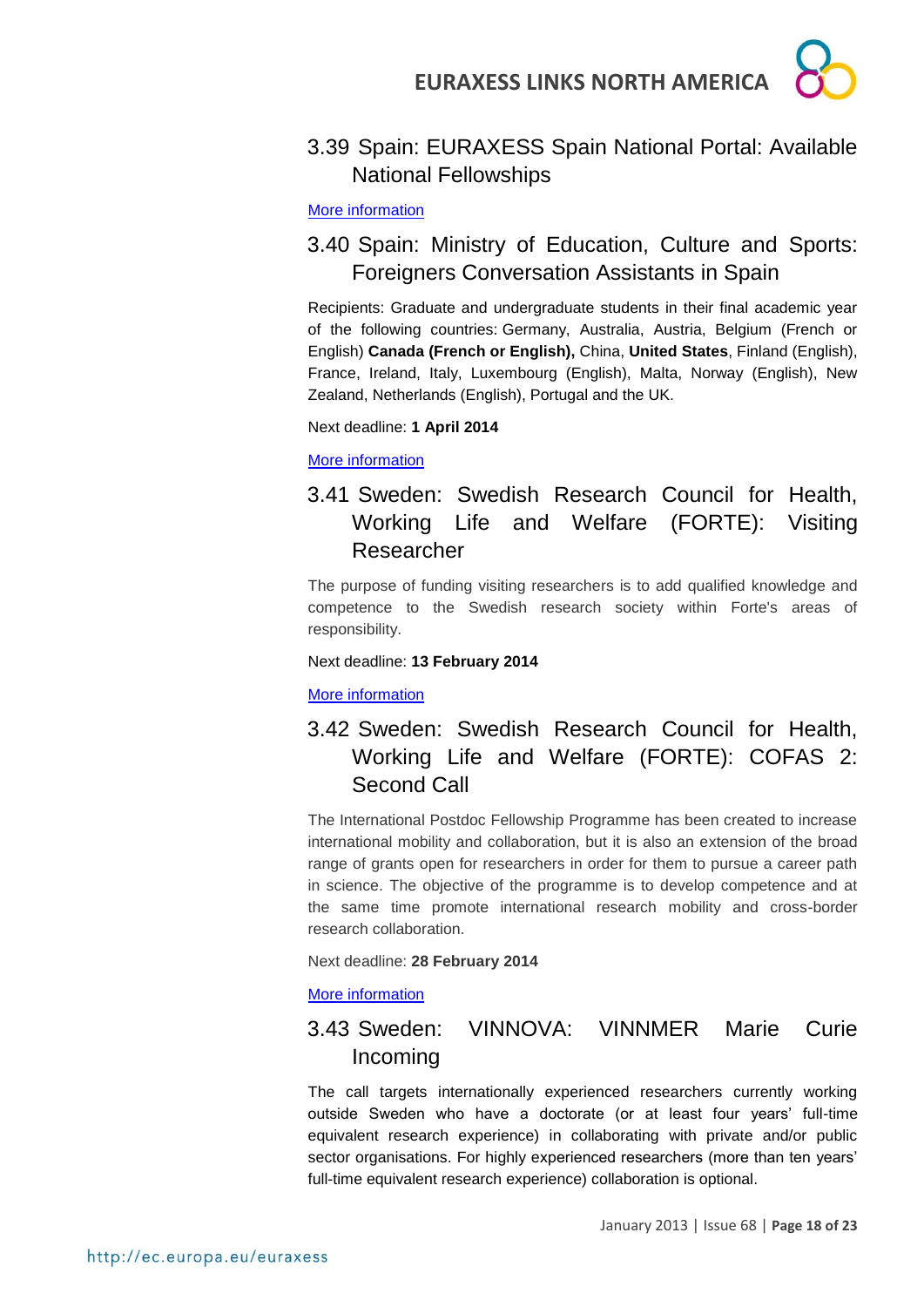

#### Next deadline: **14 March 2014**

[More information](http://www.vinnova.se/sv/Ansoka-och-rapportera/Utlysningar/Effekta/VINNMER-Marie-Curie-Incoming/)

## <span id="page-18-0"></span>3.44 Switzerland: Swiss National Science Foundation: International Short Visits

The International Short Visits of the SNSF enable researchers working in Switzerland to go abroad or researchers from elsewhere to come to Switzerland. The visits can last between one week and three months and are limited to one person (the visiting fellow) going to one institute (the host institute). Both the visiting fellow and one person from the host institute (the host) are co-applicants of the proposal.

Next deadline: **open**

[More information](http://www.snf.ch/SiteCollectionDocuments/int_eu_short_visits_e.pdf) 

## <span id="page-18-1"></span>3.45 Switzerland: CERN open lab Summer Students 2014 (Member States and Non Member States)

Are you an undergraduate student, who will have completed at least three years of full-time studies at university level in Computer Science or Physics by next spring, interested in working on advanced IT projects for two full months (nine weeks) during the period June-August 2014? If so, you should apply to the CERN openlab summer student programme

#### Next deadline: **28 February 2014**

#### [More information](http://jobs.web.cern.ch/job/10960)

<span id="page-18-2"></span>3.46 Switzerland: EURAXESS Switzerland national portal: Find a wide range of funding opportunities for incoming researchers

#### [More information](http://www.euraxess.ch/maincontent/fellowships-grants/incoming.html)

## <span id="page-18-3"></span>3.47 Turkey: TÜBITAK: Fellowships for Visiting Scientists and Scientists on Sabbatical Leave

In order to contribute to the improvement of human resources and the research in Natural Sciences, Engineering and Technology, Medical Sciences, Social Sciences and Humanities (\*) at Universities, Research Institutions and Industry in TURKEY, the eminent scientists/researchers are supported to visit to Turkey by giving seminars/conferences/lectures, or doing R&D activities.

#### Next deadline: **last working day of each month**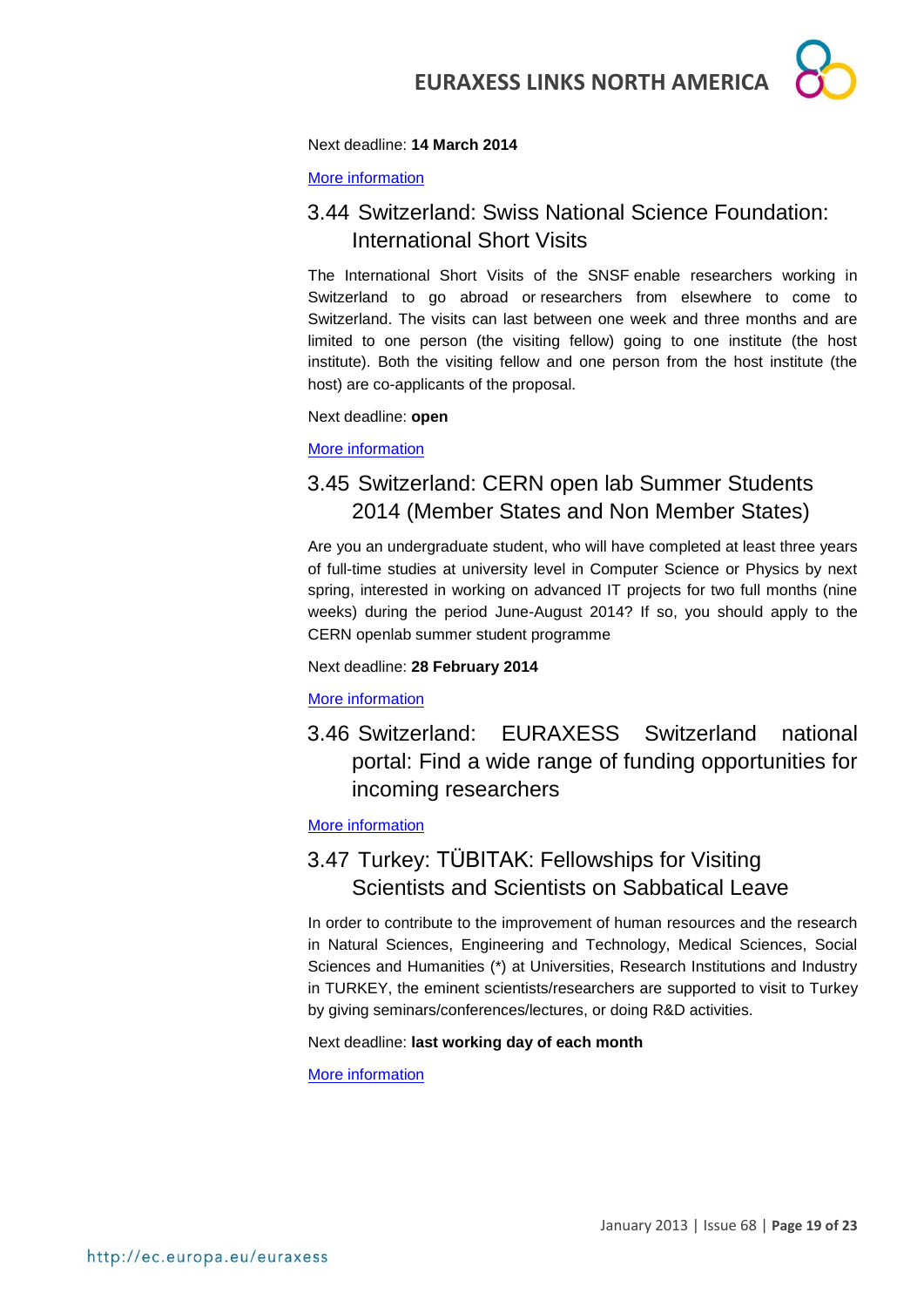

## <span id="page-19-0"></span>3.48Turkey: TÜBITAK: Research Fellowship Programme for Foreign Citizens

The Scientific and Technological Research Council of Turkey (TÜBİTAK) grants fellowships for international highly qualified PhD students and young postdoctoral researchers to pursue their research in Turkey in the fields of Natural Sciences, Engineering and Technological Sciences, Medical Sciences, Agricultural Sciences, Social Sciences and Humanities.

Next deadline: **17 March – 21 April 2014**

[More information](http://www.tubitak.gov.tr/en/content-scope-of-the-support)

## <span id="page-19-1"></span>3.49 UK: UK Governement Scholarships: Applications for 2014/15 Chevening Scholarships

Chevening Scholarships are the UK government's global scholarship programme, funded by the [Foreign and Commonwealth Office \(FCO\)](https://www.gov.uk/government/organisations/foreign-commonwealth-office) and partner organisations. The programme makes awards to outstanding scholars with leadership potential from around the world to study postgraduate courses at universities in the UK.

Next deadline: **open**

[More information](http://www.chevening.org/apply/)

## <span id="page-19-2"></span>3.50 UK: EURAXESS United Kingdom national portal offers a wide selection of many funding opportunities

Search for international funding opportunities, including travel to conferences, organising meetings, short research visits, fellowships etc.

[More information](http://euraxessfunds.britishcouncil.org/Search.aspx/Index)

## <span id="page-19-3"></span>3.51 UK: EURAXESS Jobs portal: Individual Fellowship **Opportunities**

**[More information](http://ec.europa.eu/euraxess/index.cfm/jobs/fgNationalLevel/careerStage/0/country/1379/researchField/0/page/1)** 

EURAXESS National [Fellowships&Grants](http://ec.europa.eu/euraxess/index.cfm/jobs/fgNationalLevel)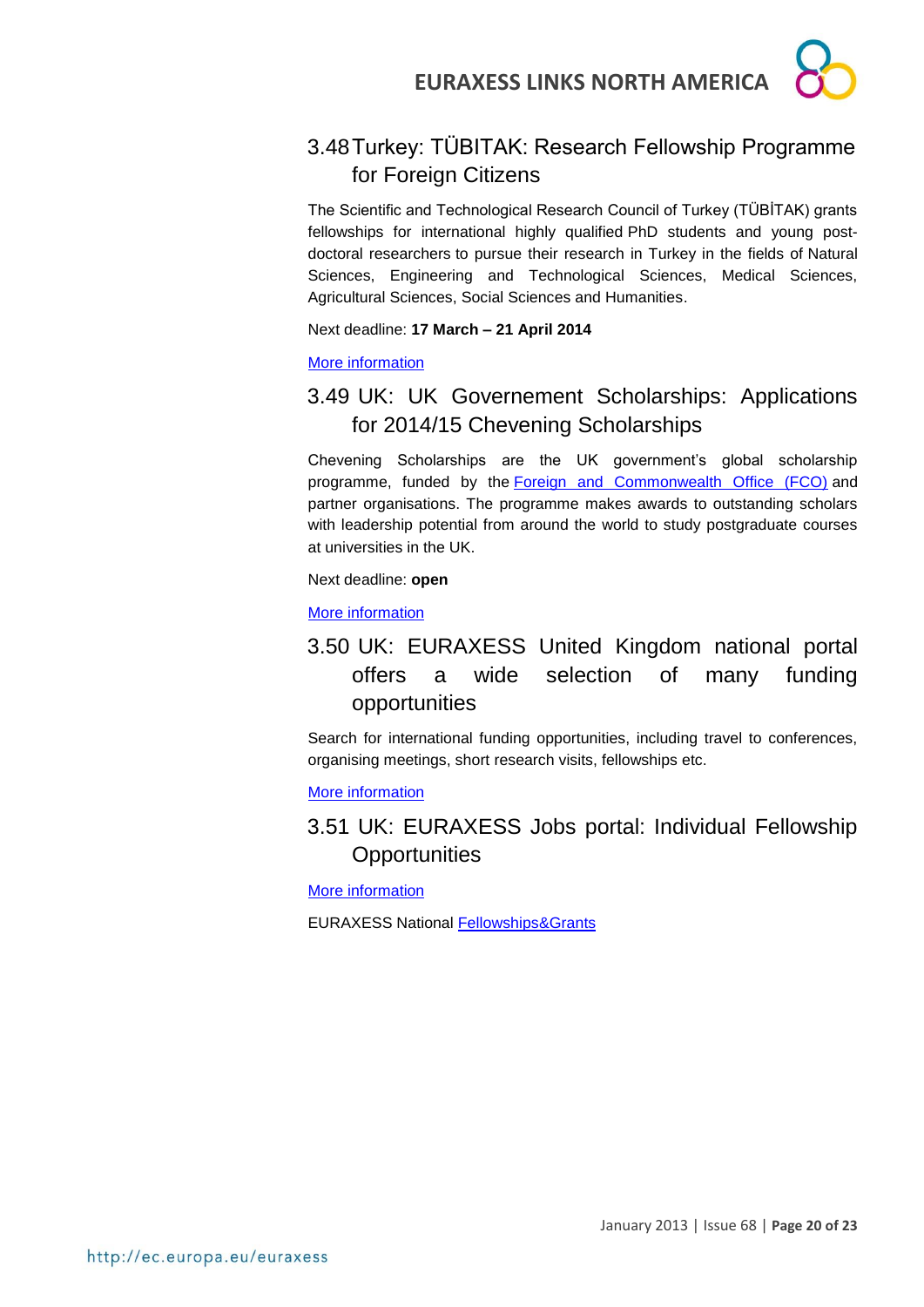## <span id="page-20-0"></span>**4 Jobs**

## <span id="page-20-1"></span>4.1 EURAXESS Portal

There are currently over 8,000 research jobs and fellowship programmes (all over Europe but also in other countries such as in USA/Canada and in all disciplines) accessible via the [EURAXESS Jobs](http://ec.europa.eu/euraxess/index.cfm/jobs/index) database.

Check out the latest jobs offered on the portal or search positions by keyword, research profile, country or field.

[Online Jobs and Fellowships](http://ec.europa.eu/euraxess/index.cfm/links/eurRes/north_america) on the EURAXESS Links North America website. Research organisations (public and private) can upload their job vacancies located in Canada and the US. It is free of charge.

## <span id="page-20-2"></span>4.2 Other Research Career Sites

### <span id="page-20-3"></span>4.2.1 Canada

Career opportunities in Canada: [National Research Council Canada](http://www.nrc-cnrc.gc.ca/eng/careers/index.html) and [careers](http://oraweb.aucc.ca/pls/ua/ua_re)

### <span id="page-20-4"></span>4.2.2 Europe

Find A Postdoc:<http://www.findapostdoc.com/>

Find Scholarships in Europe:<http://www.scholarshipportal.eu/>

Find PhDs in Europe:<http://www.phdportal.eu/>

Career.edu:<http://www.career.edu/index.php>

Academic Jobs EU: [http://www.academicjobseu.com](http://www.academicjobseu.com/)

Euro Science Jobs:<http://www.eurosciencejobs.com/>

The European Job Mobility Portal:<http://ec.europa.eu/eures/home.jsp?lang=en>

Careers with the European Union: [European Personnel Selection Office](http://europa.eu/epso/index_en.htm) (EPSO)

Careers with the European Union (EPSO), [Non-permanent Posts](http://europa.eu/epso/apply/today/temporary_en.htm)

EuroBrussels:<http://www.eurobrussels.com/>

#### <span id="page-20-5"></span>4.2.3 USA

AAAS support: [Science careers from the Science journal](http://sciencecareers.sciencemag.org/)

The Chronicle of Higher Education Careers Service:<http://chronicle.com/jobs/>

NSF guidance of funding opportunities for [Graduate students](http://www.nsf.gov/funding/education.jsp?fund_type=2)

NSF guidance of funding opportunities for [Postdoctoral fellows](http://www.nsf.gov/funding/education.jsp?fund_type=3)

Funding opportunities at [researchusa.com](http://www.researchresearch.com/index.php?option=com_content&view=article&id=21&Itemid=21)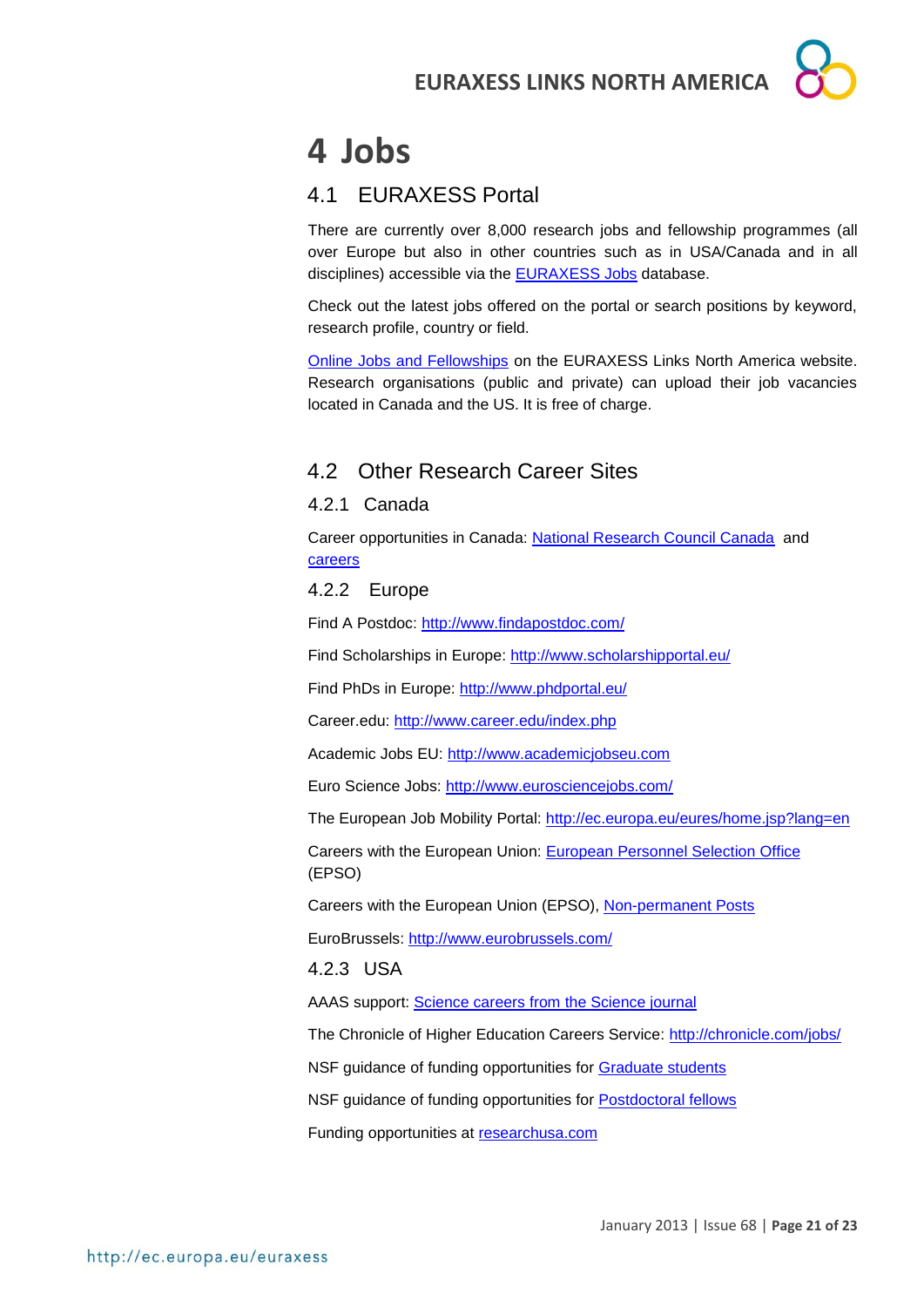## <span id="page-21-0"></span>**5 Events**

## <span id="page-21-1"></span>5.1 Europe: Forthcoming events

| <b>Event</b>                                                                                                     | <b>When</b>                       | <b>Where</b>                  | <b>Organized by</b>                           | Link to the<br>event |
|------------------------------------------------------------------------------------------------------------------|-----------------------------------|-------------------------------|-----------------------------------------------|----------------------|
| <b>Launch and thematic</b><br>events of HORIZON<br>2020                                                          | On going                          | Europe and beyond             | Commission<br>European<br>and national bodies | Link                 |
| <b>Innovation Convention</b><br>2014                                                                             | <b>March</b><br>$10 - 11$<br>2014 | Brussels, Belgium             | <b>European Commission</b>                    | Link                 |
| <b>EUA Annual</b><br><b>Conference 2014:</b><br><b>Changing Landscapes</b><br>in Learning and<br><b>Teaching</b> | $3 - 4$<br>April,<br>2014         | Brussels, Belgium             | <b>University</b><br>European<br>Association  | Link                 |
| <b>EuroScience Forum</b><br>2014                                                                                 | $21 - 26$<br>June<br>2014         | Copenhagen,<br><b>Denmark</b> | Euroscience                                   | Link                 |

## <span id="page-21-2"></span>5.2 North America: Forthcoming events

| <b>Event</b>                                                                                                           | <b>When</b>                                 | <b>Where</b>                                         | <b>Organized by</b>                                                                            | <b>Link to the</b><br>event |
|------------------------------------------------------------------------------------------------------------------------|---------------------------------------------|------------------------------------------------------|------------------------------------------------------------------------------------------------|-----------------------------|
| ,Destination Europe <sup>®</sup><br><b>Event</b>                                                                       | 31st January                                | Boston, MA                                           | <b>Commission</b><br>European<br>and EU Member States                                          | Link                        |
| 18th European Career<br>Fair                                                                                           | February<br>1st<br>2014                     | Cambridge,<br>MA,<br><b>USA</b>                      | European Club<br>Massachusetts Institute<br>of Technology                                      | Link                        |
| <b>AAAs annual meeting</b>                                                                                             | $13 -$<br>February<br>17, 2014              | Chicago, USA                                         | <b>AAAs</b>                                                                                    | Link                        |
| <b>Calendar for Spring</b><br>2014 Study and Go<br><b>Abroad Fairs in major</b><br><b>Canadian Cities</b>              | From Feb<br>28<br>March<br>2.<br>to<br>2014 | <b>Canadian cities</b>                               | Go<br>Abroad<br>Study<br>and<br>Fairs                                                          | Link                        |
| <b>Turkish American</b><br><b>Scientists and</b><br><b>Scholars Association</b><br>(TASSA) Annual<br><b>Conference</b> | $22 - 23$<br>April<br>2014                  | <b>University</b><br>of<br>Maryland, College<br>Park | <b>TASSA</b>                                                                                   | <b>Link</b>                 |
| <b>Fifth biennal INORMS</b>                                                                                            | April 10, 2014                              | Washington D.C.                                      | International<br><b>Network</b><br><sub>of</sub><br>Research<br>Management<br><b>Societies</b> | Link                        |

## <span id="page-21-3"></span>**6 About EURAXESS Links North America**

EURAXESS Links North America is a network of thousands of European and non-European researchers, scientists, and scholars throughout North America. This multidisciplinary network includes members at all stages of their careers. It allows them to connect with each other and with Europe, ensuring that they are